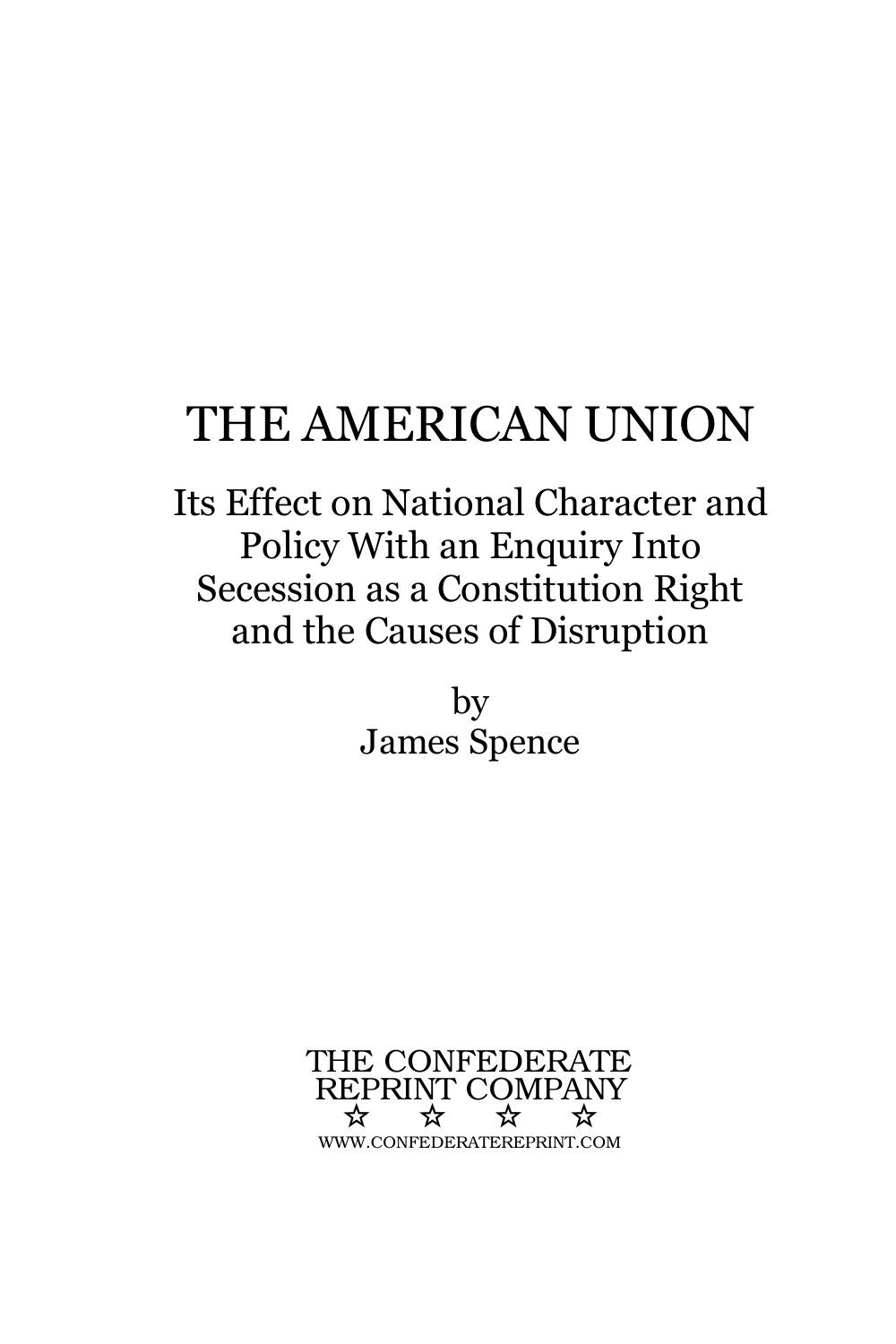The American Unionby James Spence

Originally Published in 1862by Richard Bentley Publisher in Ordinary to Her MajestyLondon

Reprint Edition © 2015 The Confederate Reprint CompanyPost Office Box 2027 Toccoa, Georgia 30577www.confederatereprint.com

Cover and Interior Design by Magnolia Graphic Designwww.magnoliagraphicdesign.com

ISBN-13: 978-0692415382ISBN-10: 0692415386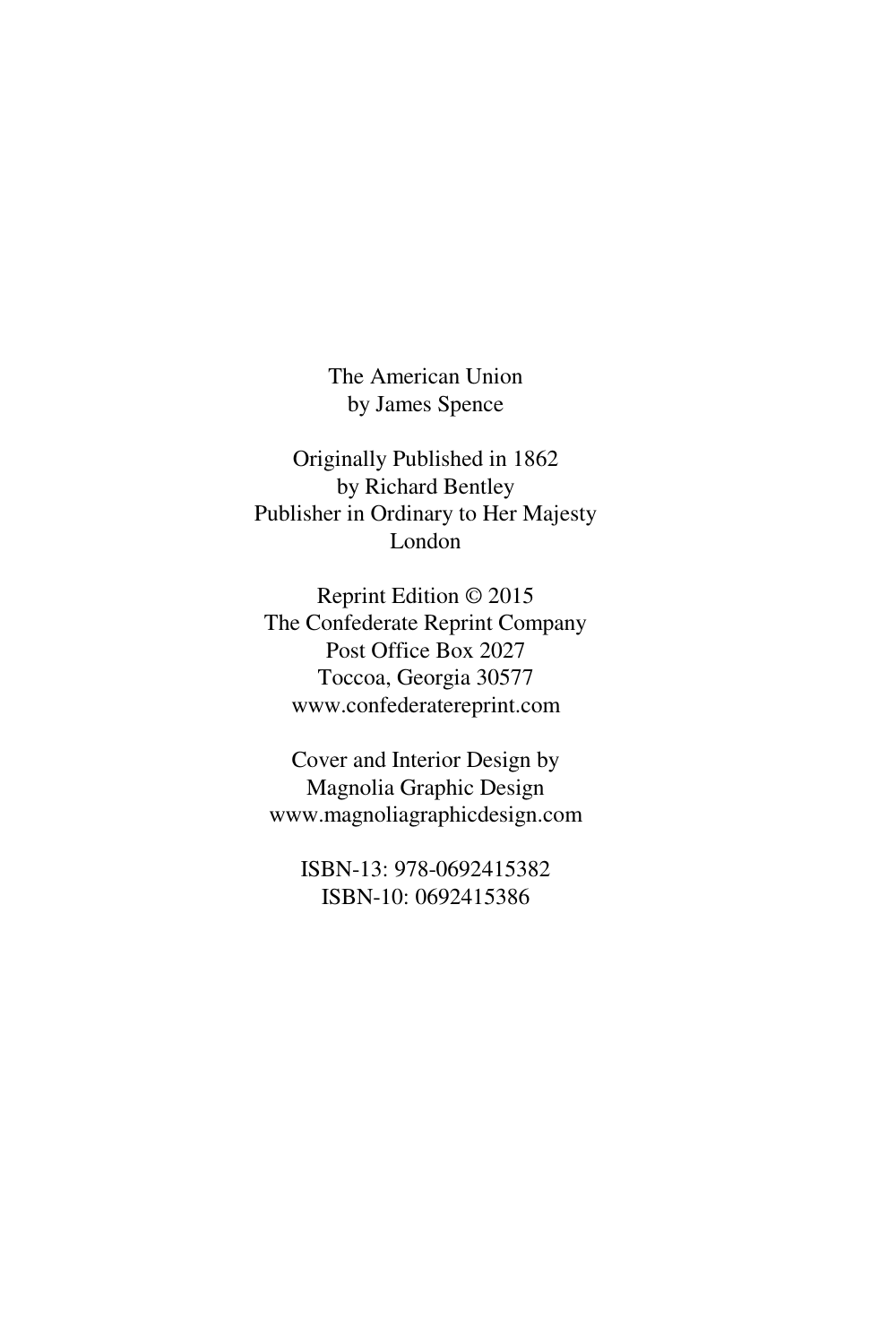# PREFACE☆ ☆ ☆ ☆

Lest the neutral title of the following work should beguile any reader to assume that neutrality of opinion will pervade it, I warn him at once, on the threshold, that he will soon encounter a current of reasoning strongly adverse to the present doctrines and action of the Northern party. I have endeavoured to collect equally, and balance fairly, the evidence and argument on both sides. Having then formed a clear and strong conviction, it may be that its influence has guided the general tenor of the argument with an unintentional bias. If this be so, the reader will not complain that he has been thus forewarned; and may form his own deductions from the evidence placed before him. Complete impartiality of opinion on a subject of this nature, and during the excitement of its progress, is simply an impossibility. Whoever requires it must be contented to wait for thirty years. The pen of impartial history needs for its subject the events of a generationnot our own.

There is, however, an essential difference between the plea of an advocate and the convictions expressed by one devoid of all interest in the case. The former may be composed of words expressly elaborated to entangle the judgment; the latter will represent conclusions, sincere, be they ever so erroneous. With the warning already given, it may be permitted to observe, that personal considerations and valued friendships incline me, without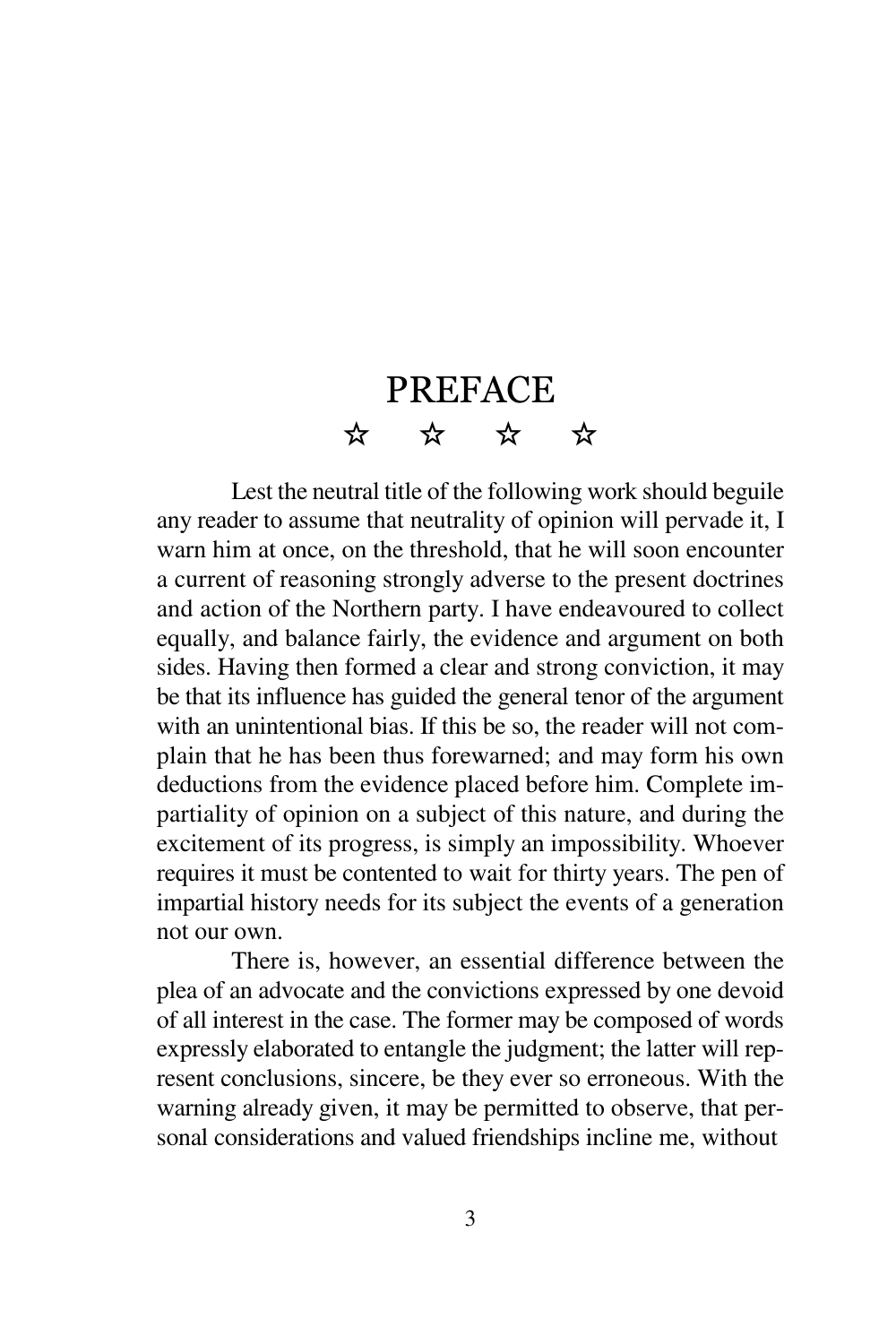exception, to the Northern side. Hence the opinions formed and expressed have not been adopted from choice, and are directly opposed to interest: they are convictions forced upon the mind bythe facts and reasoning now submitted to the reader's judgment.

 I have carefully avoided the use of figures whenever possible. Those who desire detailed information can always command it in statistical works. Figures certainly impart a glittering up appearance to the page; but I have found their effect upon myself, when so introduced, like that of surveying a landscape through a window framed with a number of partitions interlacing innumerable little panes. Such an arrangement may enhance architectural effect, but the view is generally clearer through a plainsheet of glass.

It may appear an omission that when alluding so often to the interests we have at stake, I should not have ventured to suggest any course for this country to adopt. It cannot, indeed, be supposed that we shall long continue dumb and passive when the most numerous of our industrial classes shall be pining in submissive destitution. The views or passions of any section of a foreign country can hardly be more binding or solemn than the existenceof a helpless million at home.

 What, then, is to be done? I take the blockade to be an act of arbitrary power, akin to that now building bastiles for those who differ in opinion – unauthorised by any law – opposed directly to the letter and spirit of the Federal compact – contradicting the principles recently professed by the same Government.Still it has been acknowledged. This fact now precludes argument upon its merits; and because it will prove so disastrous to ourselves, I see in that strong reason to respect it the more. We have maintained the right of blockade when in our favour; it becomes us to uphold it as rigidly when against us. Whichever be the American institutions we are to copy, let us never copy their practice – so frequently illustrated in the following pages – of adopting a principle at one time and reversing it at another, tosuit the convenience of the hour.

There is, however, a measure we have a clear right to take.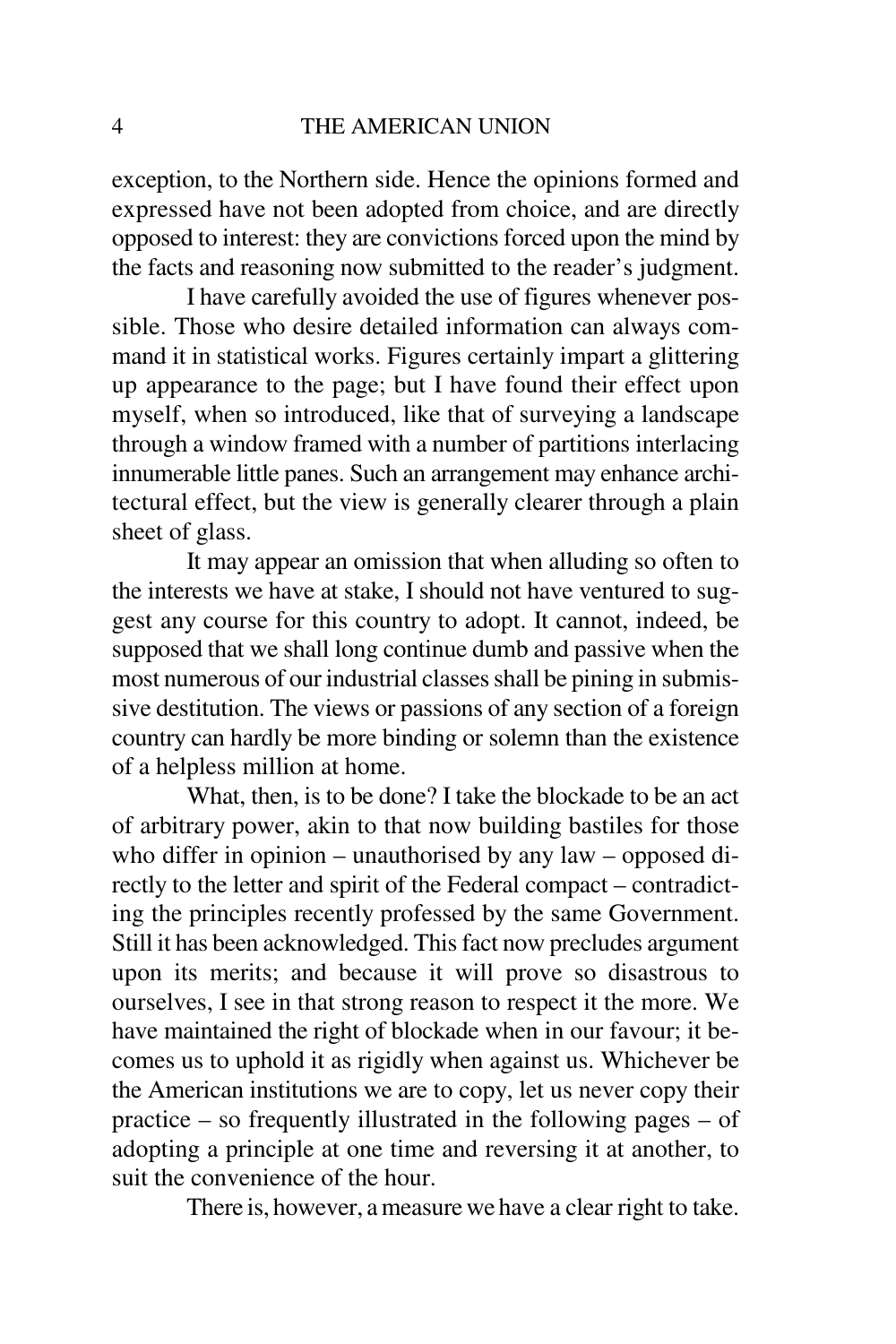#### Preface 5

By the invariable policy both of America and of Europe, it is but a question of time and judgment when to acknowledge a *de facto* Government. Had we been permitted to remain disinterested, a wide latitude of time might have been afforded to the people of the North to subjugate their fellow-countrymen. The course they have deliberately adopted, by involving in the strife the existence of large masses of our people, forces the question upon us. What are the elements to be weighed to arrive at a sound judgment onthis point?

 If we find that the States of the South are exercising a just constitutional right – that the attempt to subdue them is a hopeless delusion – that persistence in it may bend free institutions beneath the yoke of military despotism, and must inevitably burthen the North with a crushing load of debt – and further, that the restoration of the Union, were it possible, would be of uttermost injury to the true welfare of the people – if these conclusions be arrived at, there need then be no long hesitation in adopting a course thus really beneficial to all parties. It may, indeed, be said, that after that event the war and the blockade might still continue. But this is a war entirely dependent on a series of loans; these loans entirely depend on the chance duration of the present excitement. Whenever the independence of the South is acknowledged by England and France, the bankers of New York will have little desire to take another loan. A war sustained by borrowing at the rate of eighty millions a year, in a community exposed to panics such as that but four years distant, is an enormous superstructure overhanging a basement of glass, and needs no veryweighty blow to level it in a moment with the ground.

It may, perhaps, be said that the defects of the American system have been criticized with too great severity. But on examination the terms employed will appear mild when compared with those of American authorities quoted: further, the severity will be found to be limited to the fault, and not to extend to the man. The events impending are too grave for honied words. Our language is plain-spoken; timidity, subserviency, sycophancy, let them beever so fashionable are words foreign to our native tongue. I ven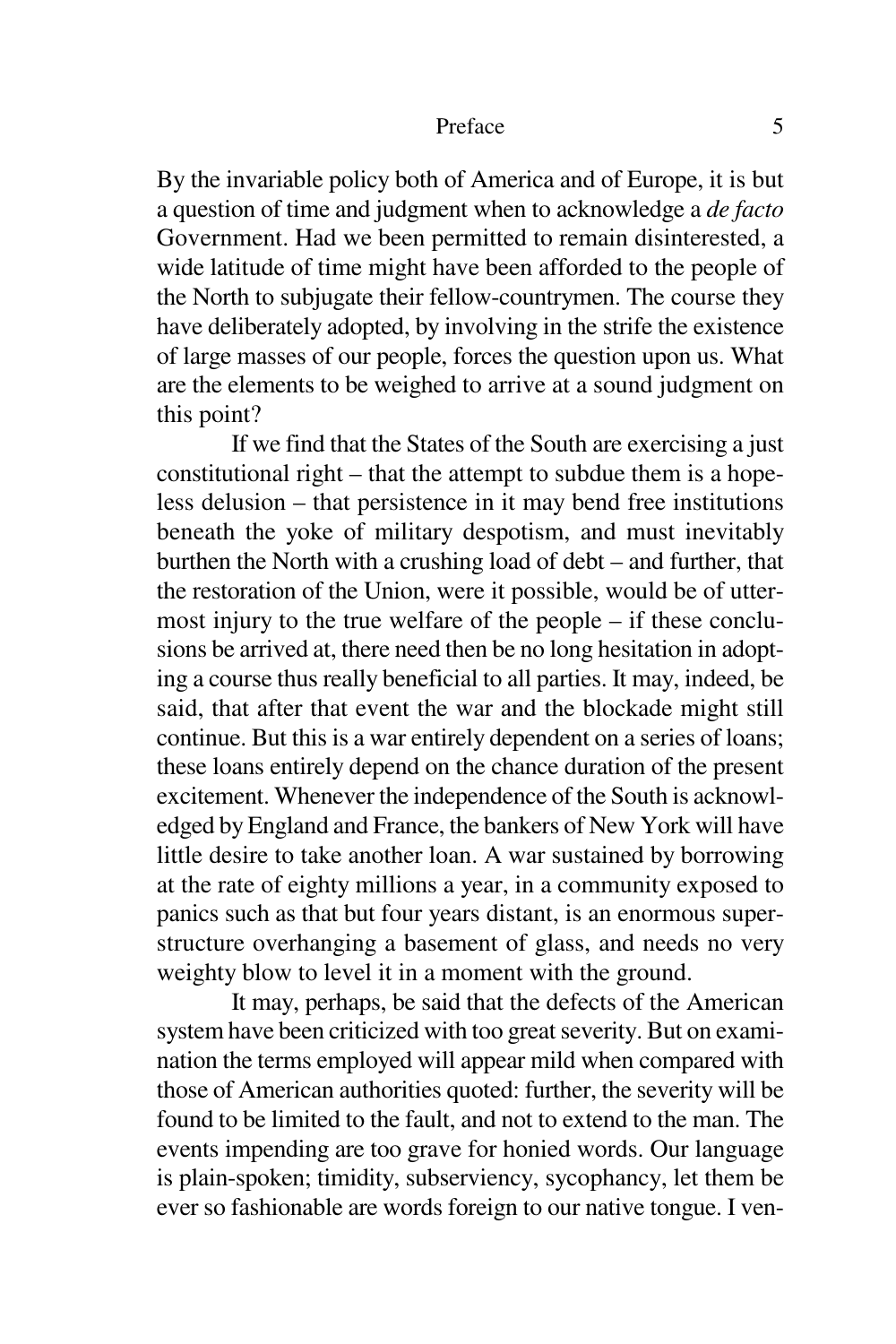ture to express a doubt whether any Englishman could investigate the details of the treatment this country has received at the bands of the Union from its birth to the present day, without some little warmth of feeling. Against this I have striven; and if in vain – if it should be occasionally apparent – then I forestall the reader's reproof by inviting him to go through the same studies, and to learn whether they will not produce on his own mind a similareffect.

Allowing justly for this, what desire has any one here except to see that great country the home of a really great people? Few feelings are deeper in the human breast than love of kindred. None desire to be quite alone in the world. To assume the existence, on our part, of a covert ill-will towards America, is to reverse the real impulse. Did we really hate them, we might praise their institutions, flatter the present humour, urge a continuance of the recent course. It is because we desire to see them kinsmen whom we can respect – to hold them not merely as related by descent, but in the warmer relationship of manly affection; – this prompts us to deplore the causes, and to denounce earnestly the evils that sunder us from each other, and are widening the gulf between us year by year.

J.S.

Liverpool,Nov. 2, 1861.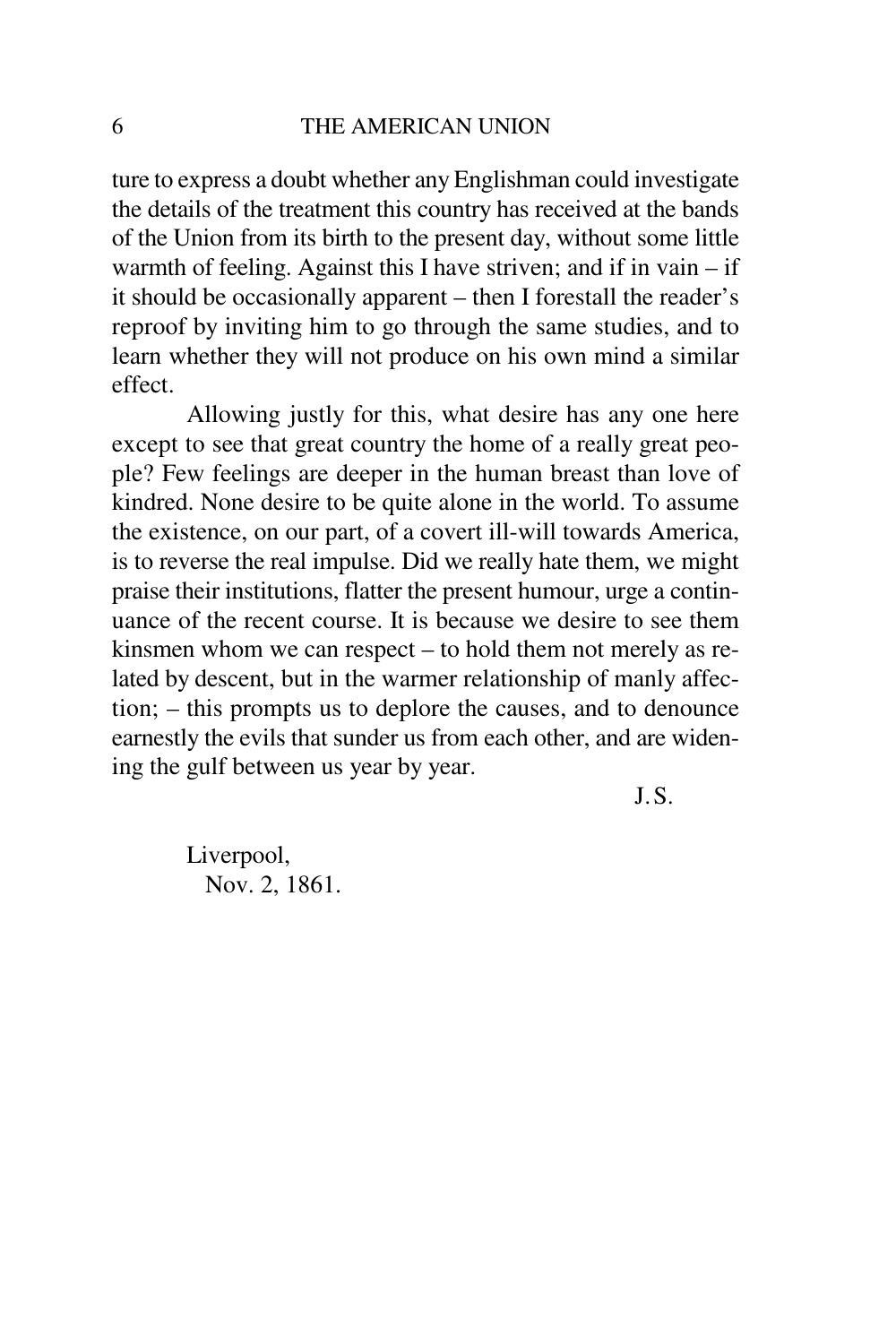# CONTENTS

## ☆ ☆ ☆ ☆

| <b>Chapter One</b>                                                                  |
|-------------------------------------------------------------------------------------|
| <b>Chapter Two</b>                                                                  |
| <b>Chapter Three</b><br>Causes of the Disruption of the Union - Balance of Power ?? |
| <b>Chapter Four</b><br>Causes of Disruption - The Slavery Question ??               |
| <b>Chapter Five</b>                                                                 |
| <b>Chapter Six</b><br>Is Secession a Constitutional Right? ??                       |
| <b>Chapter Seven</b><br>The Struggle to Maintain the Union ??                       |
| <b>Chapter Eight</b>                                                                |
| Appendix One                                                                        |
| Appendix Two                                                                        |
| Appendix Three                                                                      |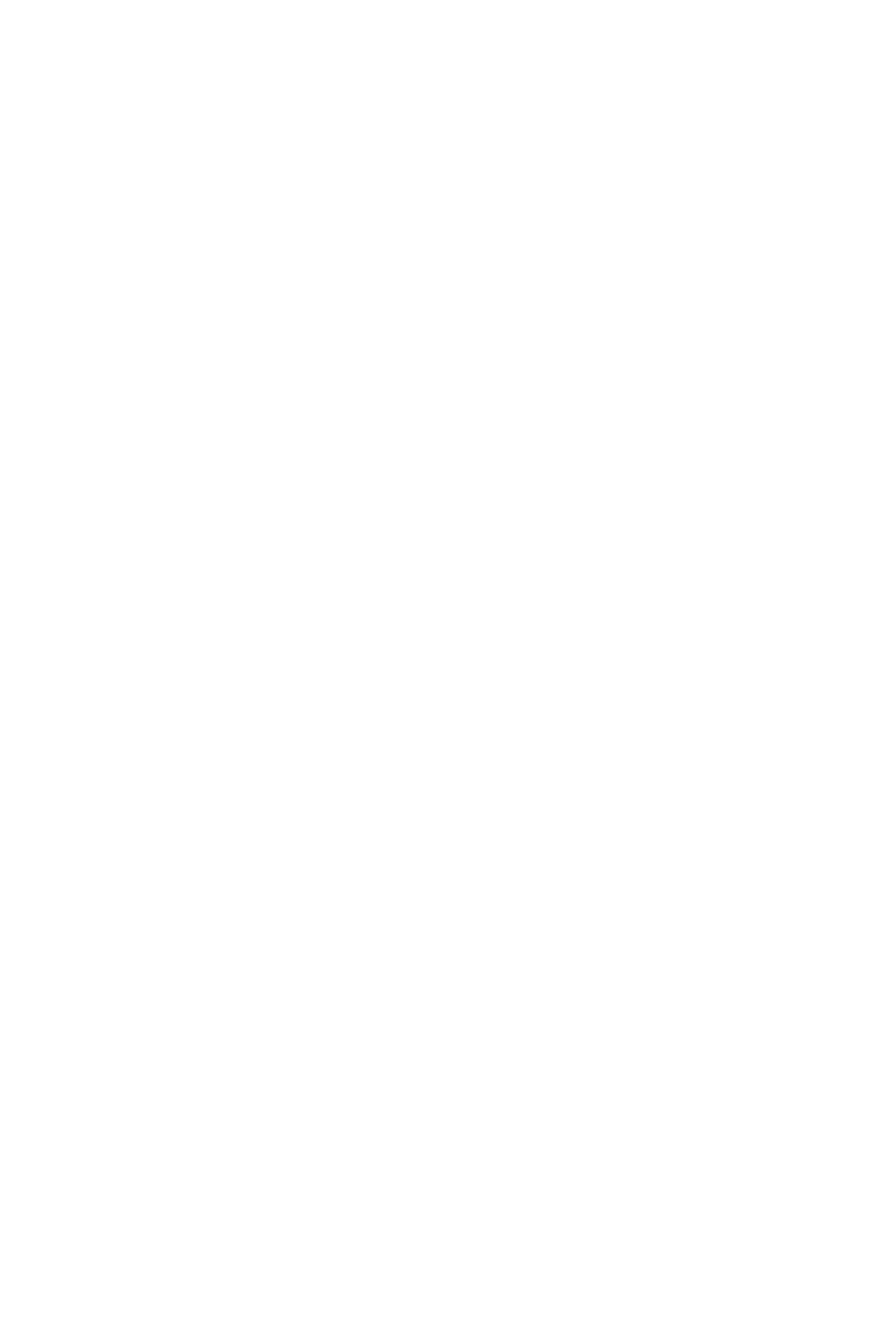# CHAPTER ONE The Political Institutions of the Union☆ ☆ ☆ ☆

No subject attracts so large a share of public attention, at the present day, as the American Union. In France and Germany,as well as in this country, its disruption affects interests of such magnitude, that in each of them it seems rather the shock of a great national calamity than the subdued reaction of some remote event. In this country the interest is twofold, for beyond its effect on commerce, the final result will shape, through all future time,the fortunes of a people who are destined to be the most numerous family of our race. The subject is thus of commanding interest to all thoughtful minds, whether intent on political inquiry, or engaged in mercantile pursuits, whether depressed by the former history of similar events, or but recently elated with the buoyant hopes which the exulting prosperity of the New World encouraged. And there are those who are impressed with the belief, that it may prove impossible for this country to maintain a policy of inaction for so long a period as civil wars have usually endured.We are, indeed, already parties to the contest, as sharing the suffering it creates. So far the progress of events has still permitted us to look on as spectators; but the time approaches when large masses of our population will be reduced to want, and when,however anxious to maintain neutrality, it will become extremelydifficult to continue in an attitude of indifference.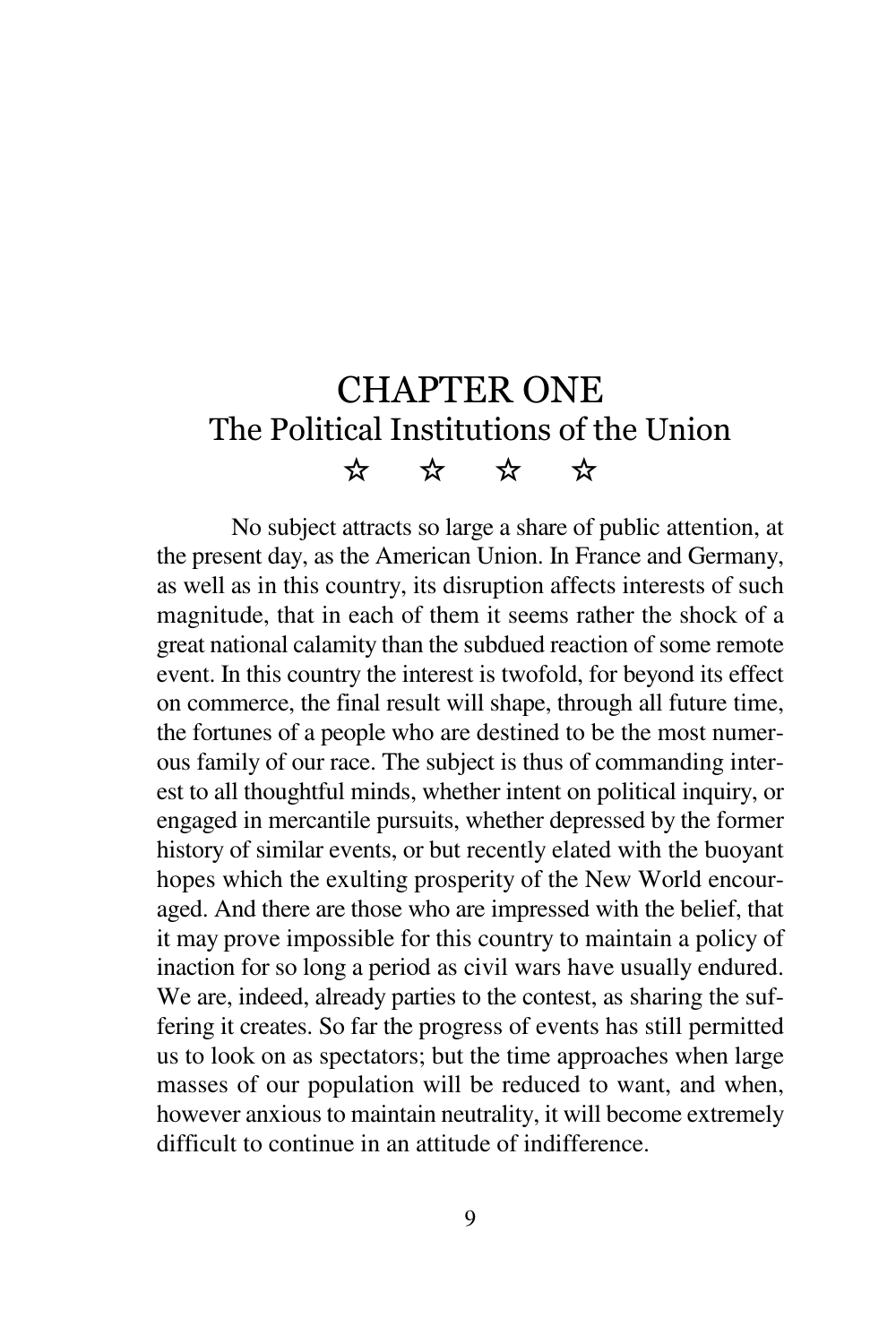### THE AMERICAN UNION

There is also the established policy of modern times, which, discarding the old doctrine of divine right, recognizes established governments as matter of fact, leaving the discussion of their origin or right to those who adopt or dispute them. On this policy we have acted in all the cases which have hitherto occurred in America. To refuse to apply the rule in the present case, would be to make an exception; and this might fairly be construed by the party whom it would affect as a breach of the spirit of neutrality, which should aim at treating all alike. If acted upon, it will plainly be unsafe to rely on the equanimity of the other belligerent. Yet the question may arise at no very distant date, and it will claim our decision. That decision will greatly influence the issue of the contest; and looking to the irretrievable nature of its consequences, it will readily be admitted that public opinion, which must guide so largely the action of government,can hardly be too fully informed upon the merits of the case.

 Up to the present time, by far the greater part of the information and argument placed before us, has been supplied by one only of the contending parties. The Federal or legitimate party – for, strange at it seems, this term may now be used in American affairs – have an overwhelming command of the press. They have the ear of Europe, and the advantage of exclusive and constant intercourse with us. And greatly beyond these in its influence to their advantage, is the fact that they speak to those whose principles and sympathy incline greatly in their favour.

But all know that, in political affairs, sentiment and sympathy have the effect of colouring media, through which objects are presented in a light more or less at variance with truth. The more they attract in the direction of one party the more requisite it becomes to hold them at arm's length to follow the example of one of our judges, who recently replied to an impatient counsel: "It is for the very reason that my opinion inclines to your side, that I must weigh the more carefully what arguments there maybe upon the other."

 A feeling has been expressed that the present period is notthe time for any inquiry into American institutions, and that criti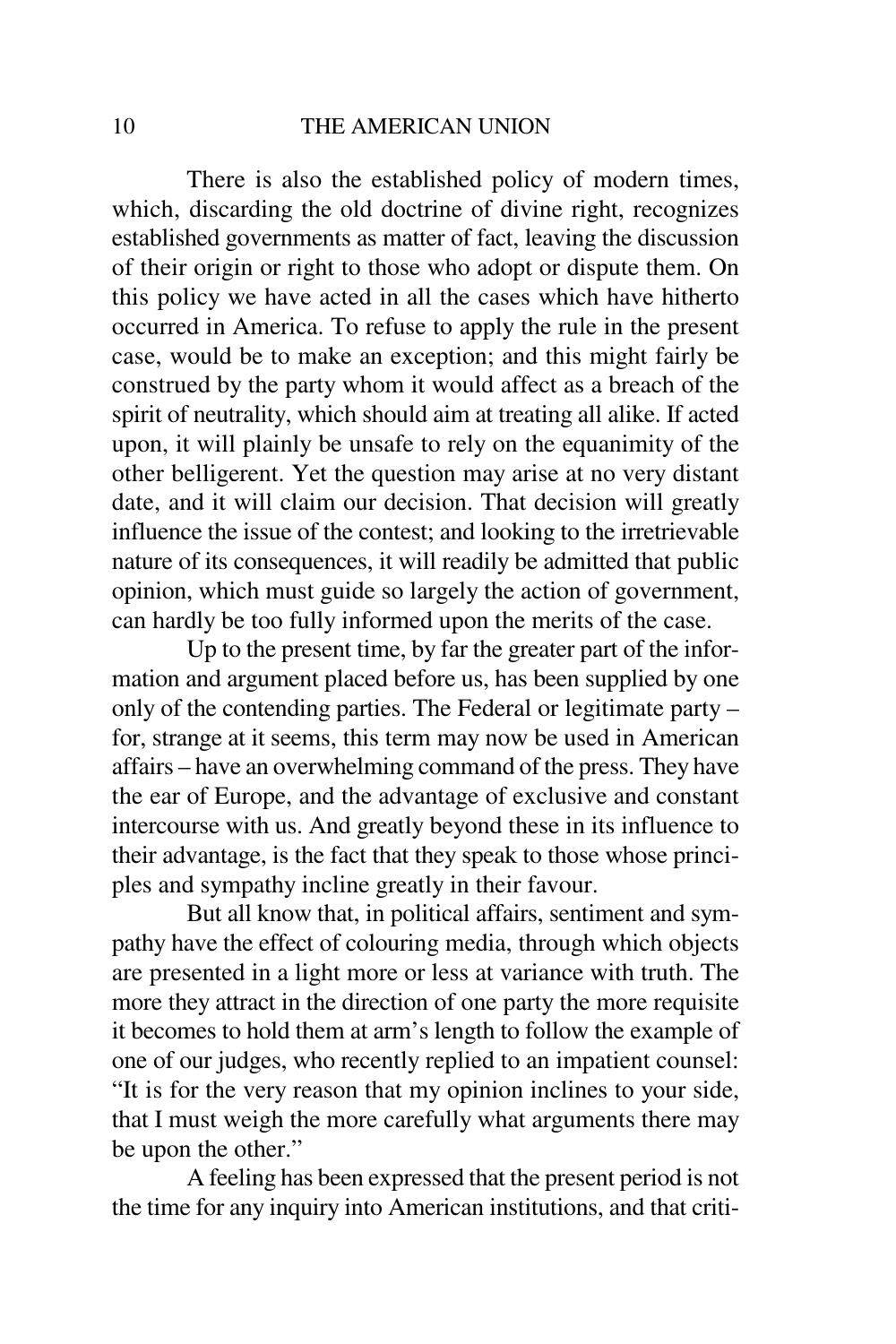cism should be hushed in the presence of such grave events. Unquestionably, that small criticism which employs itself on matters of taste and habits would be sadly out of place at such time; and this may be said, too, of any inquiry conducted in a carping spirit. It can be no time to recount a man's faults when he lies stretched in dangerous illness; but it may be right, even essential, to inquire what has brought him to that condition – what causes, predisposing to disease, must be eradicated before he can be thoroughly restored, and more especially, how far any course we may takewould delay or promote recovery to really sound health.

 Another reason for silence has been assigned by those who remind us that we are of the same kith and kin. This, like all sentiment, may be pushed to an undue excess. Relationship is mutual, and its obligations are mutual. We cannot discover where this has been acknowledged by American citizens, save in their eloquence in after-dinner Anglo-Saxon speeches. Words are very well in their way, but facts should agree with them. We have received for many years one certain and unvarying treatment – our manufactures have just been virtually prohibited – the largest branch of our commerce is now paralyzed by a deliberate act – we are addressed in terms, and visited with threats, which bespeak no manner of affection. The relationship appears to bring to one side considerable indignity and scant justice; must it return to the other nothing but tenderness and love? There has perhaps been enough of this fastidious delicacy, and matters grow too serious for more of it. It may possibly have created a willingness to rely upon it, and to abuse it. We take it to be now our plain duty neither to be dismayed at the present power of America, nor at that which has already threatened us as a prospect of the future, – nor yet to be disturbed by any virulence of the press, with which that country is afflicted, – nor, furthermore, to be restrained by sentiments which, though responded to in phrases, are denied in facts. We have been invited, nay, vehemently urged, to support the Union, or to sympathize with those who are struggling to restore it. Under these circumstances shall we take itsmerits upon trust, and continue to believe in them on hearsay; or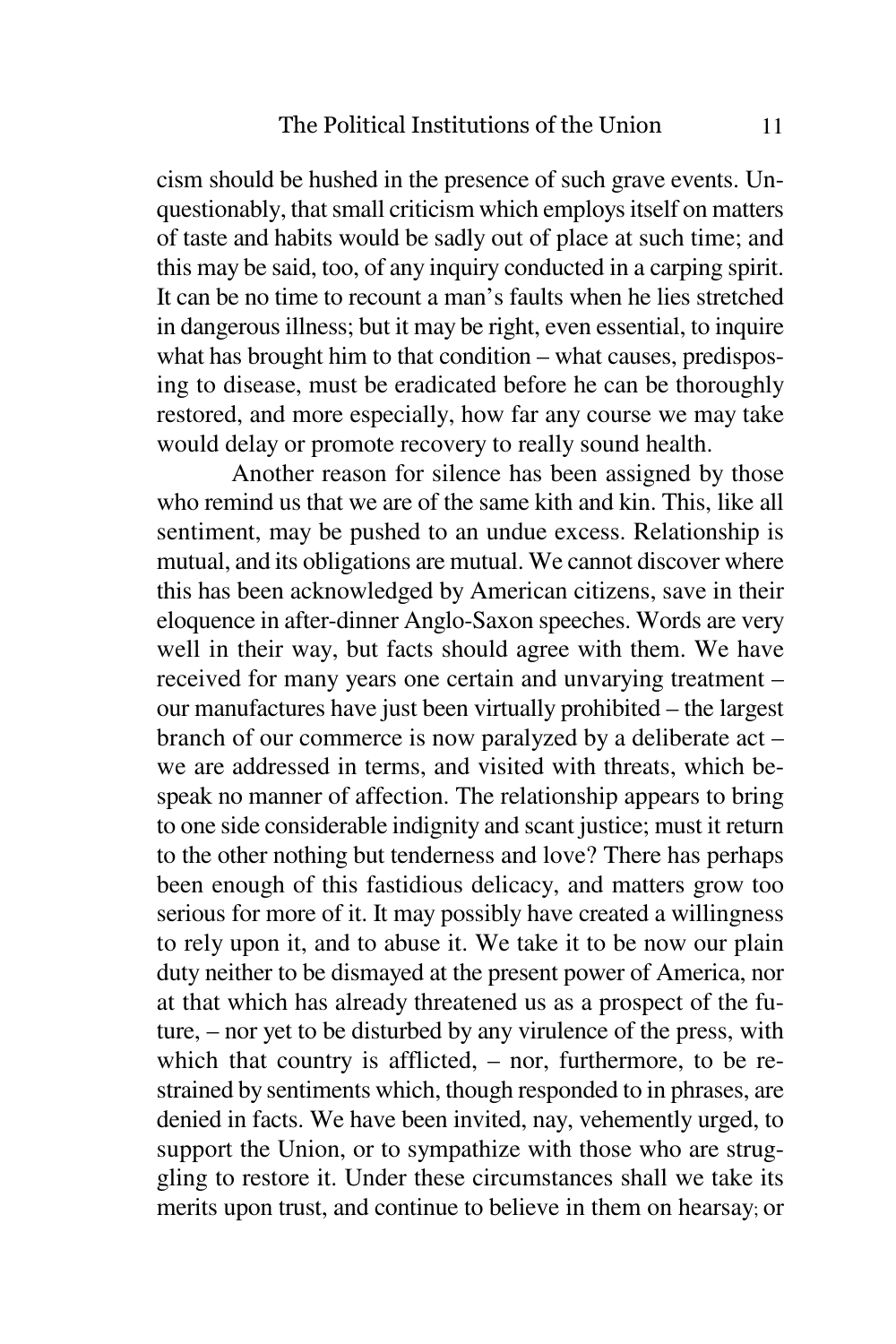may we not attempt to form an opinion of our own, whether or not it be for the real welfare of any portion of the United Statesthat the Union should be restored?

 We cannot, indeed, dispute the eloquence of the terms in which its advantages have been portrayed. The marvellous progress of the United States seems to confirm these glowing descriptions. We have heard, too, indignant denunciations of rebels and traitors, and our own loyalty has predisposed us to join in the censure, though in the milder spirit of the looker-on. We have heard of the Free, as opposed to the Slave States, and our repugnance to slavery has impelled us towards the voice that was said to be the voice of freedom. We hear the praises of the Constitution, sounding and resounding so loudly, that we fall into a kind of deferential acquiescence, and yield ourselves to be swept alongby so irresistible a torrent of applause.

 And yet, after all, it may be that the maintenance of a Constitution, which was framed by slave-owners, will afford slender hope of advantage to the slave; and, indeed, it seems possible that the chances of his escape might be better in breaking the walls of his prison, than in rebuilding them. It may prove that the Southern rebels and pirates may be simply following, and for similar reasons, the example of those who have been extolled for the very conduct so reprobated, in others, now. Indeed, we may possibly find that the prosperity of the United States, so dazzling to the eye – their rapid progress and sudden wealth – may arise from causes widely apart from the merits of the Union, which may have been silently working out effects in the highest degree prejudicial, whilst the vigorous energy of the race, and the glare of apparent success, may have confused our judgment, and diverted attention from the real facts.

 In endeavouring to form an opinion of the real value of the Union, one of the first questions that arises in the mind is whether this form of government – that of a Federal Republic – be really permanent in its nature. Were the Union in its former condition, there would be little interest in this inquiry; but nowwhen severed, and when so costly an effort is being made to re-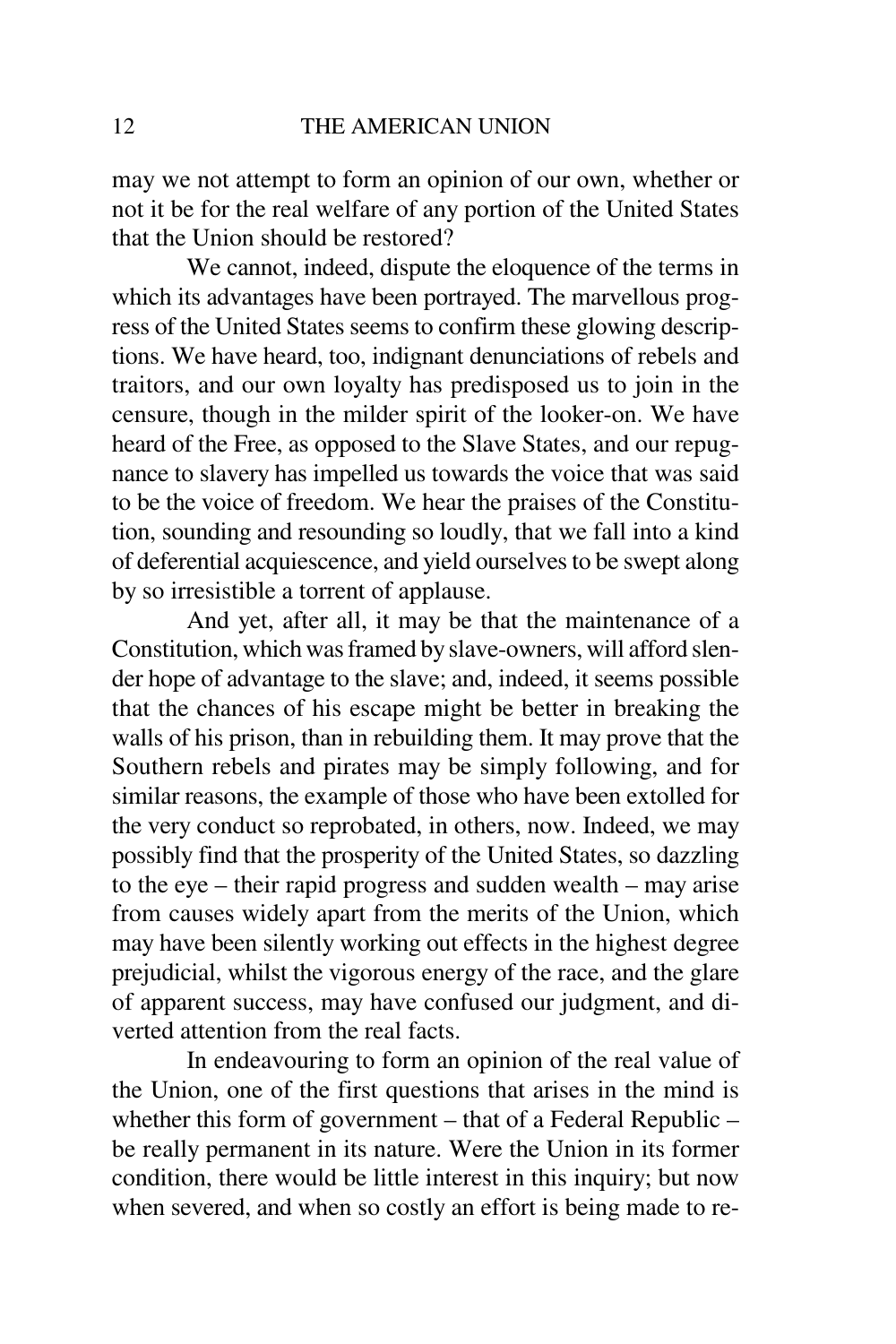store it, we naturally ask whether durability may be expected in the future. All experience seems to teach that this form of government can never permanently endure, except on a very small scale, and under rare and peculiar circumstances. There have been already two Federal Republics in the United States, or, rather, the Union has existed under two Constitutions – that bearing the title of "Articles of Confederation," under which the Revolutionary war was terminated, and that which followed it, and now exists.The history of Greece affords an example of two Federations,strikingly similar in their principles to the two Constitutions of theUnion.

Under the Amphyctionic Council the States of Greece were united in a league, precisely similar to that of the American States under the old Congress. The Grecian republics also retained their individual sovereignty – had equal votes – and the Council was invested with power to declare war and make peace – to decide controversies between the States – to admit new ones into the league, and to promote its general welfare – in short, with all the chief attributes of the Congress in the first Confederation. This was followed in another portion of Greece by the Achæan league, the type of the present Federal Republic. Its members retained their local power and jurisdiction under a Senate, or Federal government, to which was allotted the rights of war and peace, the duty of receiving and sending ambassadors, of making treaties, and of appointing a prætor or president, who administered the federal affairs under the measures, and coin were ordained; strangers were admitted to citizenship on equal terms; and the effective nature of the Union may be seen in the fact, that when Sparta joined it she had to alter the laws of Lycurgus for the purpose. In spite of all this, both these Federations failed to endure; and it may be held that they proved of fatal injury to Greece, by sustaining the small States in a separate yet ineffective existence; whilst but for this they might have been incorporated with the larger, and so have prevented the civil wars that provedso fatal to the country.

If it be held that the mercurial character of the Greek ren-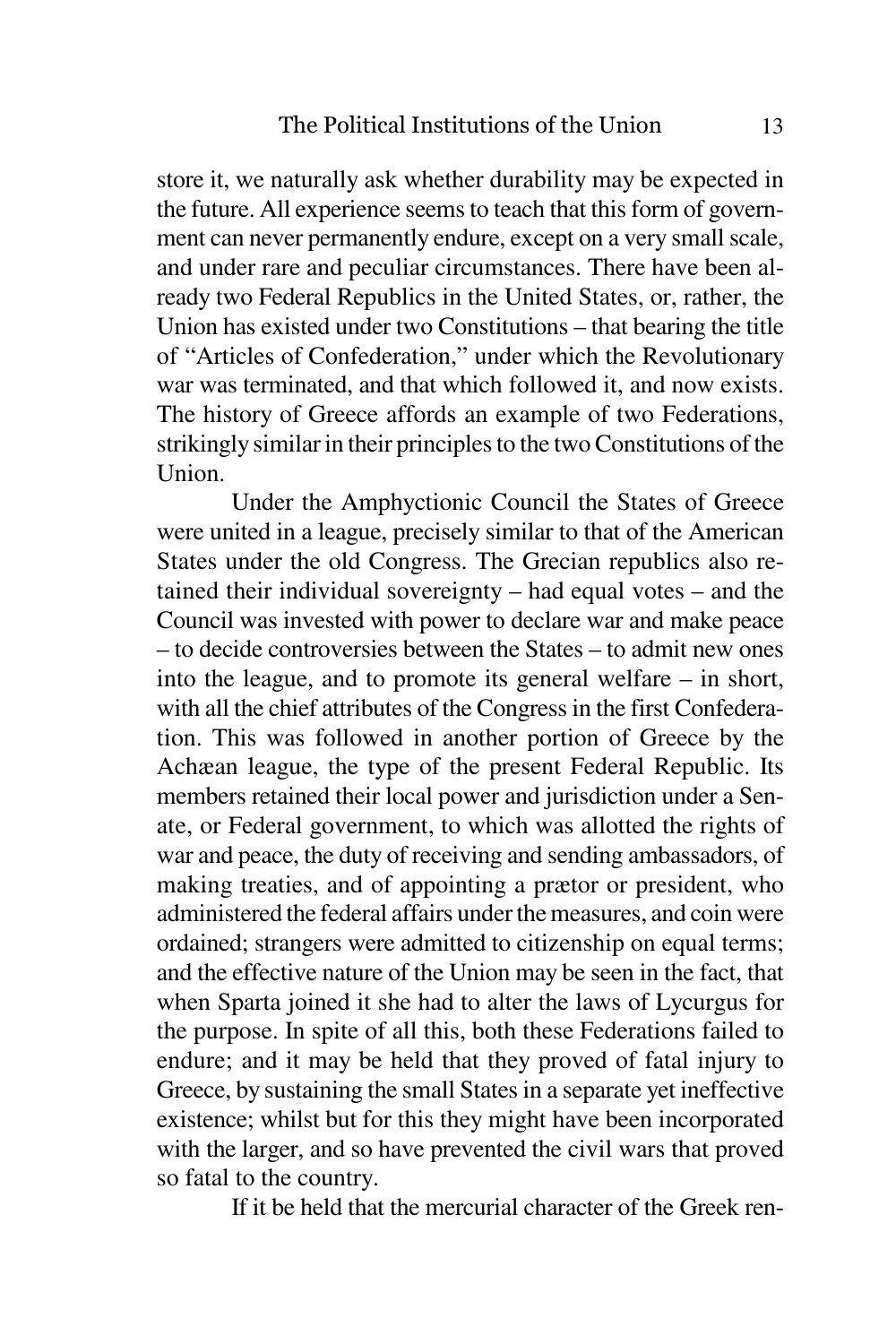dered his government unstable, we have another instance in modern times amongst a people, of all in Europe, the least open to that charge. The united provinces of Holland formed a Federal Republic, under a president, bearing the title of Stadtholder. The confederation had an assembly or congress for general affairs, each province or State having its own legislature for provincial purposes, and enjoying a theoretical sovereignty. The history of this Republic presents on some points a striking analogy to that of the United States. The Dutch not only made a similar commercial progress, but displayed an energy, both in commerce and war, without any parallel in modern history, if the small dimensions of the country, and its many disadvantages, be considered. The same features are found in all these cases – great activity in the people, constant intestine commotions, and the eventual extinction of the system of government.

But there are instances much nearer at hand. Mexico, Central America, Columbia, and the Argentine Republic all copied the example of the United States. It has been argued that the system has failed in these cases, not from demerit in itself, but from the faults of race. But if any government succeed with one race, and fail with all others, it would appear that the whole merit of the success must lie in the race, and not with the system. Certainly, in every other instance on record, federal republicanism, when the component States have had the dimensions of powers, and not of provinces, has proved a signal failure. If its merits are to be tested by experience, it would appear that results have invariably disproved it, not only in remote times, but in the present age, in the immediate neighbourhood of the Union, and under the most favourable auspices. In the case of Mexico, it is capable of very clear demonstration, that the political ruin of that unhappy country has mainly resulted from evils arising in a Federal system, copied from that of the United States. In their war of independence, the Mexicans proved themselves to be men equal to the Brazilians; and yet now that time has developed the effects of political institutions, how inferior is their condition! On one sideof the Andes the Federal system exists in the Argentine Republic,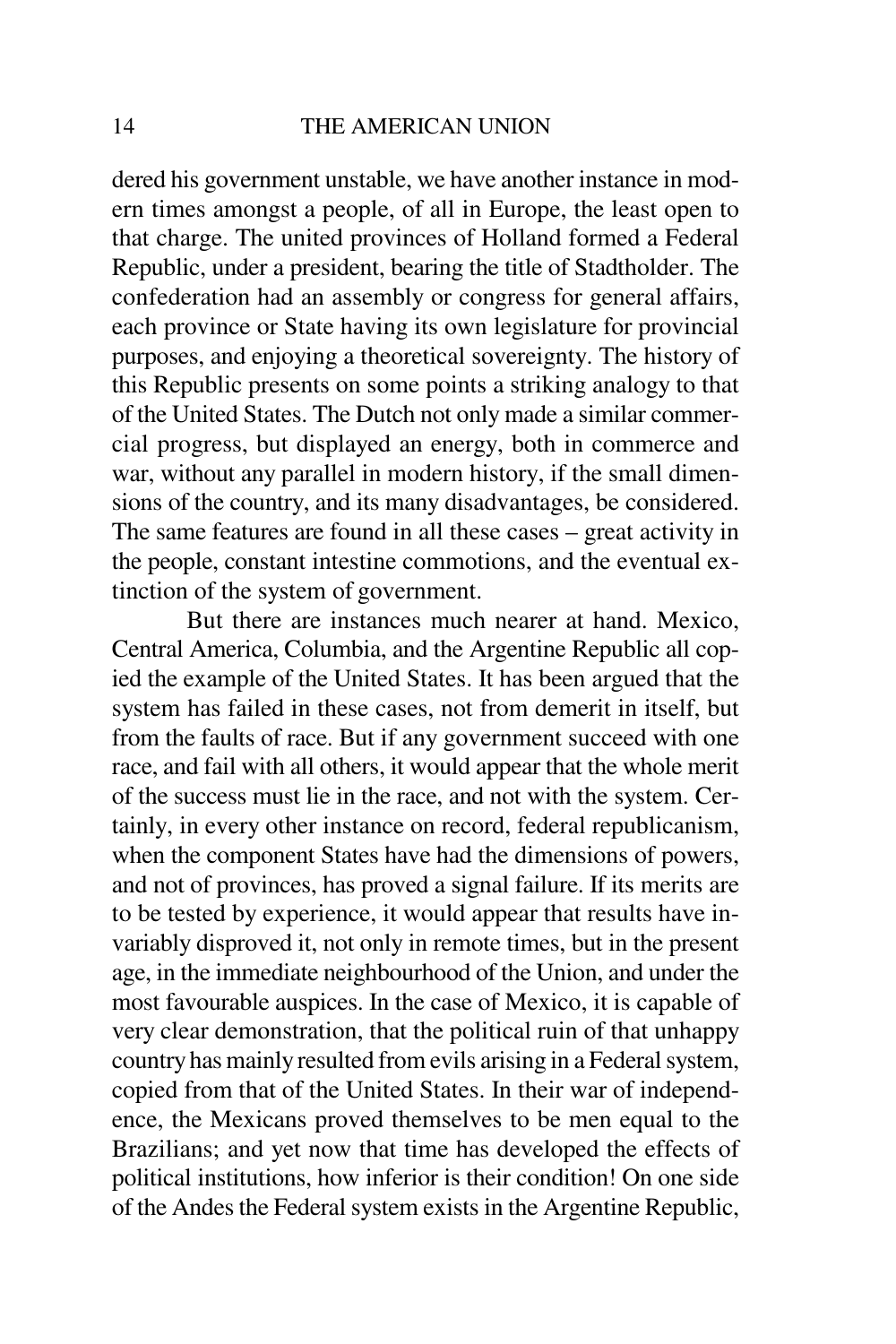a scene of incessant strife, oscillating between anarchy and despotism, with intermittent fits of civil war; whilst on the other side of that range, there is a Republic – that of Chili – free from the Federal principle; a people of the same race, much less favourably situated, yet steadily prosperous to the present day. Thus the general experience of the New World, as well as of the Old, teaches us that the peace and welfare of any people, under a Federal system or Union, would seem to be only a temporary exception to an invariable rule.

We say temporary, for the present disruption of the American Union is clearly another proof of the rule. It has long been predicted on theoretical grounds. Whenever a Federal Republic is formed of States large enough to exist as independent powers, or which, as in this case, have already existed as independent communities, two opposite forces come at once into action. There is the original attraction, or the compression, that brought them, and holds them together, and there is a disruptive force in the jealousy, ambition, and conflicting interests that come into existence. So long as the former exceed the latter they continue united, but whenever the disruptive power overcomes that of cohesion, they fall asunder, unless restrained by force; and to apply force is to abandon the principle of the system. It will be seen that time tells upon these influences with a two fold effect. The States originally unite because they are weak, because their population is small, and they have a sense of insecurity in standing alone in the world. Time removes all this, whilst, on the other hand, it strengthens all the influences that tend to disruption; for with the growth of riches come the means of political corruption,– with the accumulation of masses of indigent population arise the elements of discontent, – with the development of special branches of industry conflicting interests come into play, – with the increase of grandeur there will grow too the spirit of ambition. There is but one thing that can counteract all this. When the original union of States has, in the progress of its development,become homogeneous, so that time has obliterated the first linesof distinction, and the whole has fused into a united people, – in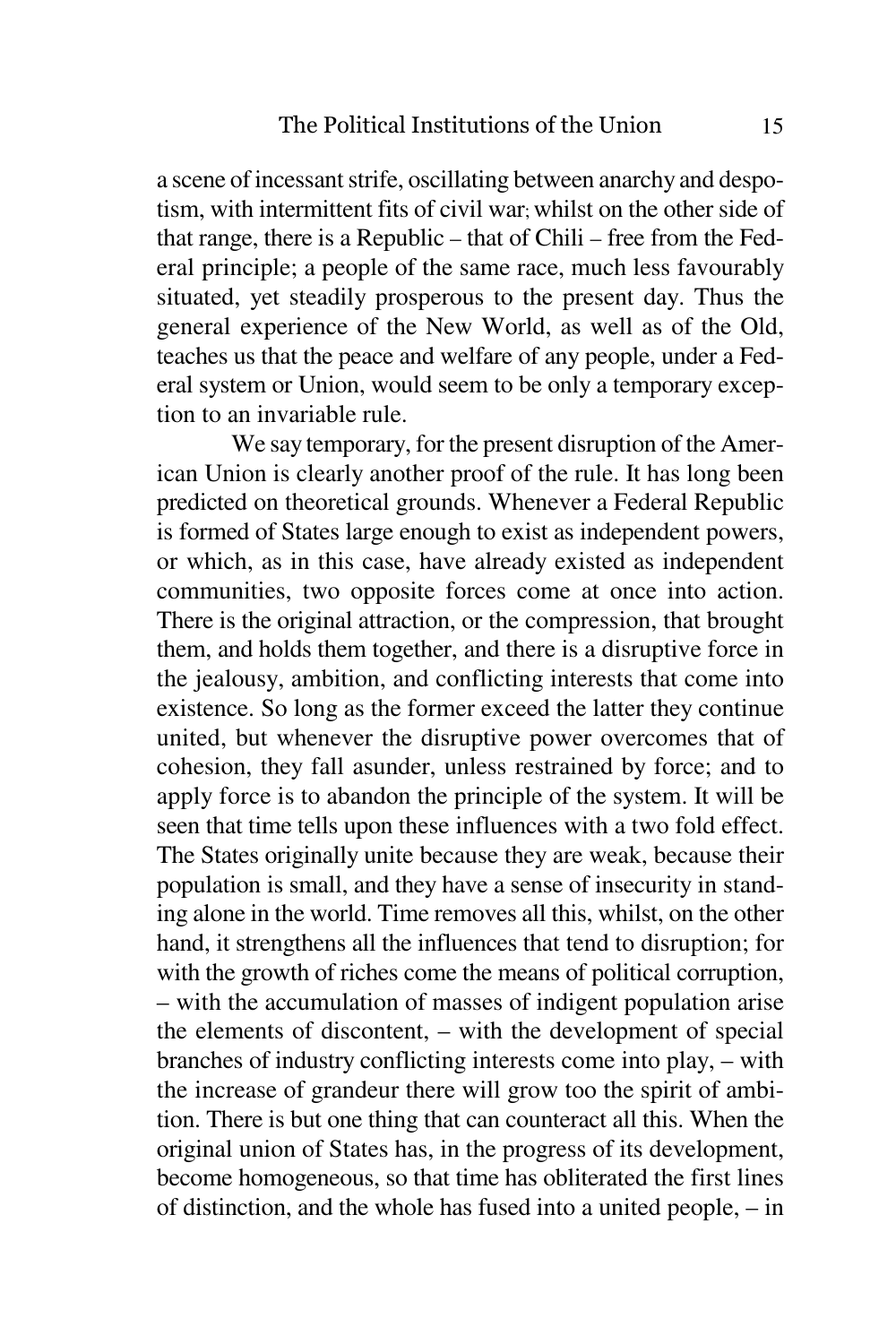that case the Federal principle has disappeared, and given place to a consolidated State. In the United States, although this has occurred in some respects, in others, and those of far the greatest force, time has wrought the opposite effect. The original elements continue, and permit the action of the laws under which time and growth are fatal to this form of government. In truth, no Federal Union has ever been formed, on a large scale, of States which had approached a mature condition; it has always been the resource of communities still young and feeble. It arises, indeed, out of their youth; but in time they cease to be young, they become mature and powerful, and when this point is reached, it becomes as natural for those which may now differ from the rest to desire independence and free action, as for grown men to desire a termination of the conditions which were necessary and fitting in theirearly days.

All the writers who have commented on the subject appear to have entertained these opinions. To Lord Macaulay's letter no one has attempted a reply, for it was unanswerable. Confining himself to one element, he pointed out, with a force carrying irresistible conviction, how that single element of dense urban population would eventually overthrow the Union. The framers of the Constitution entertained misgivings upon the subject. Curtis, in his *History of the Constitution*, observes: "Many of the wisest of the statesmen of that period, as we now know, entertained doubts whether the country embraced by the thirteen original States would not be too large for the successful operation of a republican government." Washington expressed his fears more than once. It was a serious question in his mind whether that extent – insignificant as it was when compared with the present dominion – was not too large to abide permanently under one rule. He foresaw the effects of time, but wisely avoided unsettling discussions on the subject. In one of his letters he observes: "Let experience solve the question; to listen to speculation in such a case were criminal." Jefferson wrote thus forty years ago: "I have been amongst the most sanguine in believing that our Unionwould be of long duration.  $I$  now doubt it much, and see the event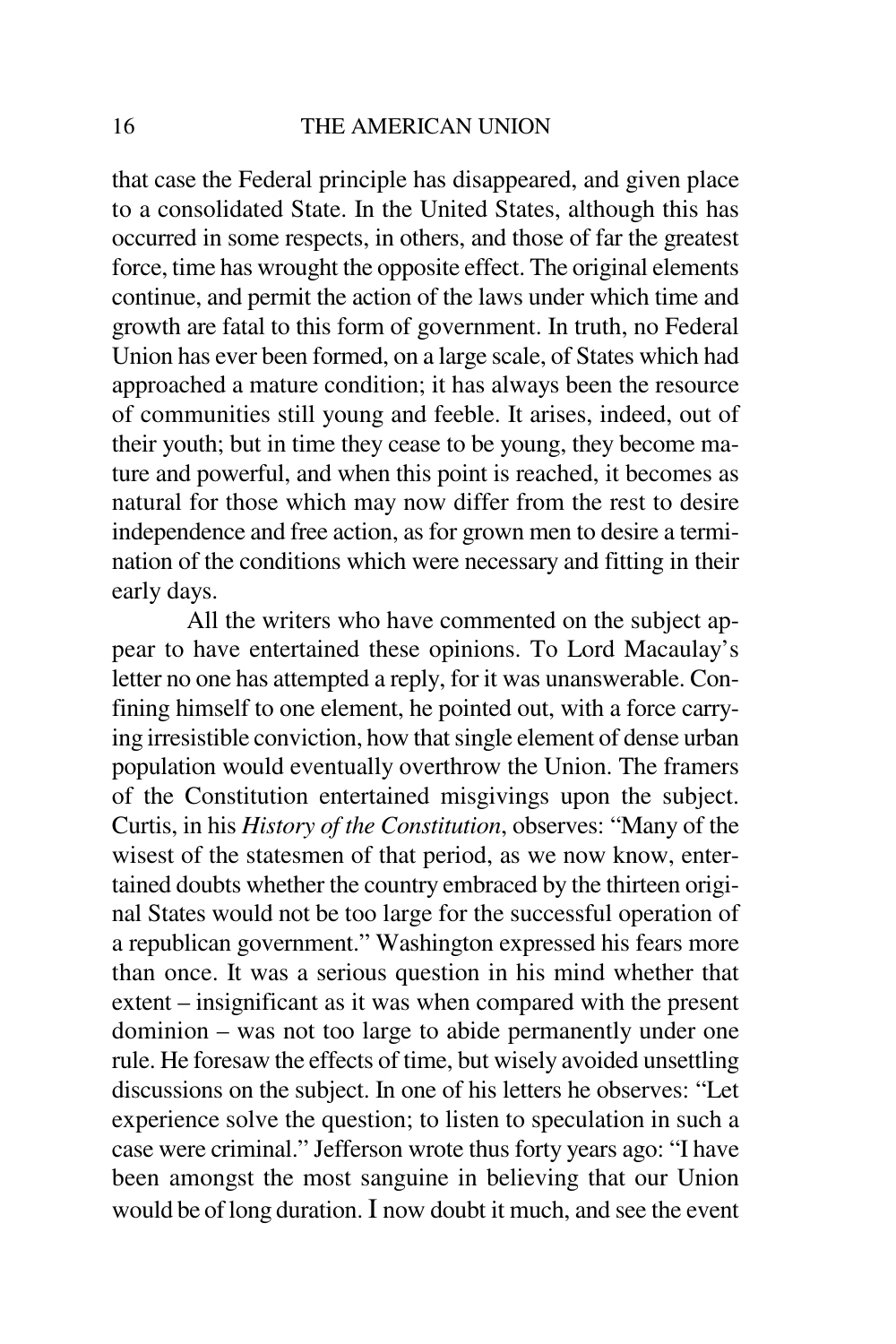at no great distance. My only comfort and confidence is, that I shall not live to see it." De Tocqueville, in many passages, expresses his opinion that the Union could not endure: indeed, he says: "The history of the world affords no instance of a great nation retaining the form of republican government for a longseries of years."

 Writers of the present day, whenever they consider the subject, express their doubts of the durability of the Union.Grattan observed: "The day must no doubt come when clashing objects will break the ties of a common interest which now preserve the Union. The districts of South, North, and West are joined like some wall of incongruous material, with a cement insufficient to secure perpetual cohesion. They will inevitably crumble into confusion, though no man may foretell the period of dissolution." Even the period has been predicted with remarkable accuracy. A Russian writer, Ivan Golovin, made the remark, six years ago: "A visit to the United States has the strange property of cooling democrats. Again I tell you that the manifest destiny of the States is disunion. I do not give the Union eight years to last." Sterling, in his able *Letters From the Slave States*, writes thus: "It appears to me that amid so many elements of uncertainty in the future, both from the excited state of men's minds in the States themselves, and the complication of surrounding circumstances, no wise man would venture to foretell the probable issue of American affairs during the next four years." This was written in 1857, and just within the four years the disruption has occurred.

Indeed, let any one take the map of America, and consider that the valley of the Mississippi, alone, is capable of containing and supporting a population equal to that of the whole of Europe, and let him ask himself if it be in the nature of things that a continent, embracing so wide a range of latitude and climate, should permanently remain under a single rule. From the earliest ages the other continents have been the abode, each of them, of many distinct communities; and whenever the attempt has been madeto aggregate many of these under one government, it has, though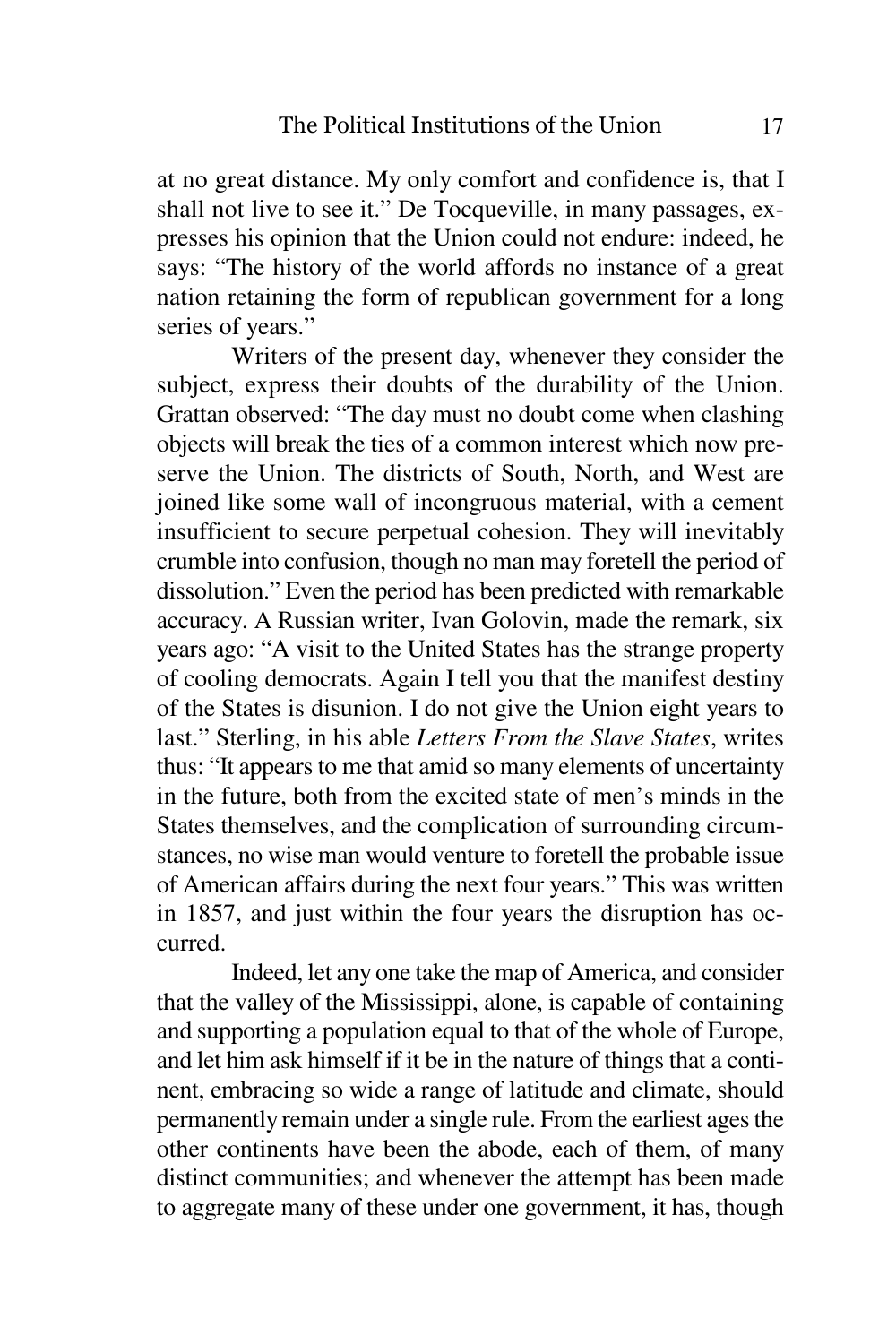successful for the time, invariably ended in division. There are clearly principles, inherent in our nature, which throughout all periods of history, and in all quarters of the world, have worked out this same result. If the American be one of ourselves, the same law will apply to him, the same influences will affect him.They may not come into action for a time, during a period of rapid growth, when men's minds are absorbed in their own pursuits, – the backwoodsman in clearing the forest, or the farmer in ploughing up the prairie, – but all this has an end. The question is simply one of time, unless we assume that American nature is different from what human nature has elsewhere proved to be. In this view of the subject, when estimating the value of the Union, we cannot but regard it as a political condition, essentially temporary in its nature: and this costly and terrible effort to preserve it, if successful, can have no other result than to defer for a time thatwhich, sooner or later, is inevitable.

 The object of the present inquiry is to form a judgment of the real value of the Union, not as an abstract question, but in connection with the existing struggle for its maintenance. We propose, in the first place, to consider what its effects have been politically and socially, – what are the actual results of its institutions, and what influence they have exercised on the character of the people in public life. After this examination, it will naturally follow to consider the causes that have led to its disruption at the present time. Assuming that these causes have proved sufficient,in the judgment of the people of the South, to create on their part a strong desire for self-government, the question will arise, whether they have really a constitutional right to secede from the Union. After examining that subject, to whatever conclusion we may come, as the right of revolution is admitted, we may proceed to inquire whether the Southern States possess those resources,and that military power, without which any attempt at either secession or revolution might prove abortive. This subject being investigated, we may pass to a consideration of our own interest,first weighing whether or not we are bound by any obligations;and we may then take a general view of the probable results of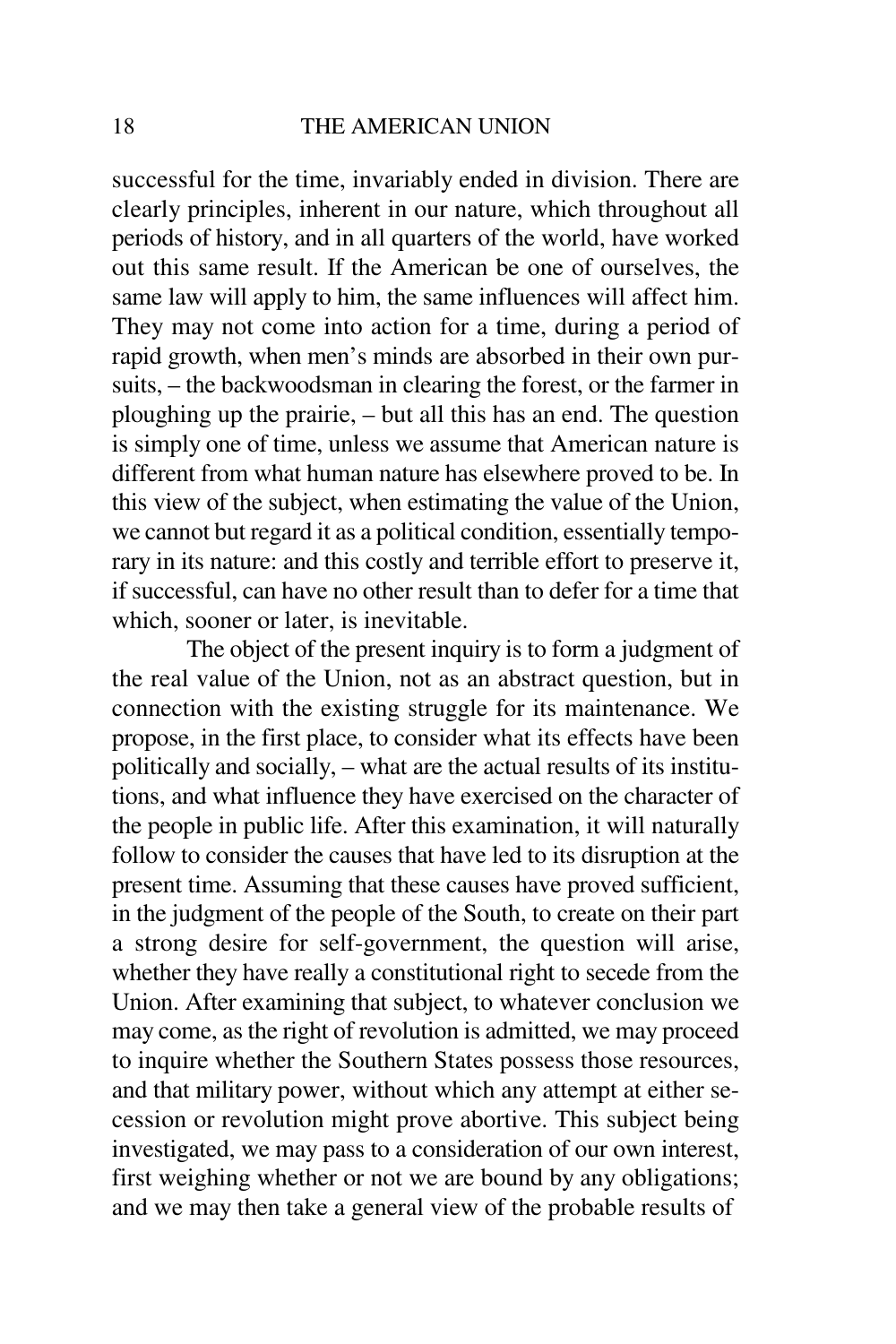the contest, both in the event of the restoration of the Union, orin that of its separation into two powers.

 We believe that no cause really exists that prevents the people of this country from forming an impartial decision on American affairs. The majority of the people of that country are cousins of ours, only thrice removed. No Englishman ever thinks or speaks of an American as a foreigner; nor is it without a feeling of surprise, and of some degree of pain, that on landing on their shores he hears himself called a "foreigner." They may not attach precisely the same significance to the word, but still the sound of it grates upon his ear. We have no other than an earnest desire that this convulsion may eventually result, as we believe it will, in the true welfare of the whole people. Their prosperity is part of ours, for we have buried the commercial jealousy of bygone days with other errors of the past. Happily, we have learned to look for good to ourselves in all that promotes the good of the great family of mankind. As they grow in numbers we shall expect a more extended commerce; and as poverty was never yet a good customer, we may look for some advantage in all that adds to their wealth. Nor does there exist any political contingency to awaken distrust or alarm. If Canada were to express clearly and calmly, through the voice of a majority of her people, a desire to leave us and to join the Union, though we might question her taste, and greatly doubt her judgment, we should have nothing else to deplore. We should institute no blockade, nor embark in any war, to retain her against her will; we should be more inclined to say farewell, and bid her God speed. We have no such mean opinion of the dignity of our household as to constrain those to remain in it who like it not. In the direction of rivalry on the ocean, no political apprehensions can arise in the case of a power whose policy it has always been to avoid the cost of maintaining any serious naval force. Commercial rivalry cannot be greatly feared by those who have striven for many years to invite competition by every effort of legislation. In all these things there is nothing to preclude a strong, earnest desire to see the Americansa prosperous and a great people, – to see them not only enforcing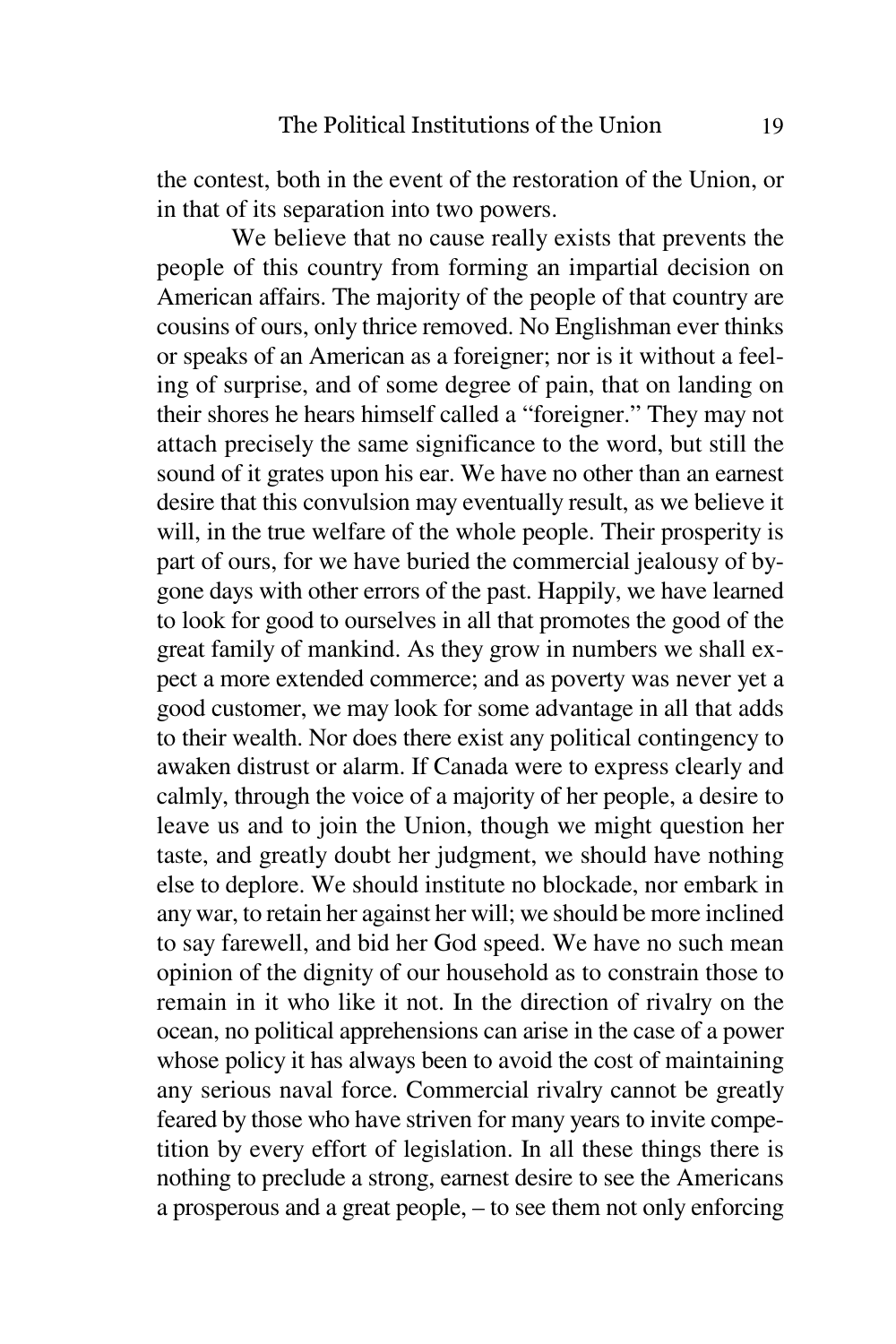the respect of Europe, but also, and still more, to see them inpossession of its admiration and esteem.

 What, then, have really been the effects of the Union and the Constitution of the United States on the welfare and character of the people? Have they really worked for good, or for evil? We know something of the period of Washington. Are the people now the same; have they advanced in common with the social and political advancement of other nations; or have they retrogradedas a people during the eighty years that have elapsed?

 It seems an invariable rule with those who come forward in support of the Union, to avoid these grave questions, and to confine their attention to mere increase of numbers and trade. This progress they attribute largely to the beneficial influence of the Constitution. Pictures are drawn of the deplorable state of the country immediately before it came into operation, and of the great prosperity that has ensued. But, in truth, it was not in the power of laws to avert the debility and suffering that resulted from a war of seven years' duration, – a war undertaken by communities possessed of little wealth and no credit, and followed by oppressive debts and exhausted resources. No system of government could have prevented a period of dreary reaction from the excitement of the war, or a sorrowful reckoning of its cost. And after this term had passed away, we can imagine no Government so bad, within the limits of reason, that it could have prevented rapid progress in a country enjoying such abundant elements ofgrowth.

We may assume that the government of the colonies by Great Britain must have been bad, to excite them to rebel, although, indeed, we see rebellion now, as a result of what we are told are excellent institutions. But believing, as we may fairly do, that it was defective, both in temper and wisdom, still it never prevented the rapid growth of the colonies. This, indeed, is obvious from the shortness of the period within which they had acquired sufficient numbers and strength to overthrow it. Whatever may have been the alleged oppression, more than one State canbe found that grew more rapidly in those days than at any time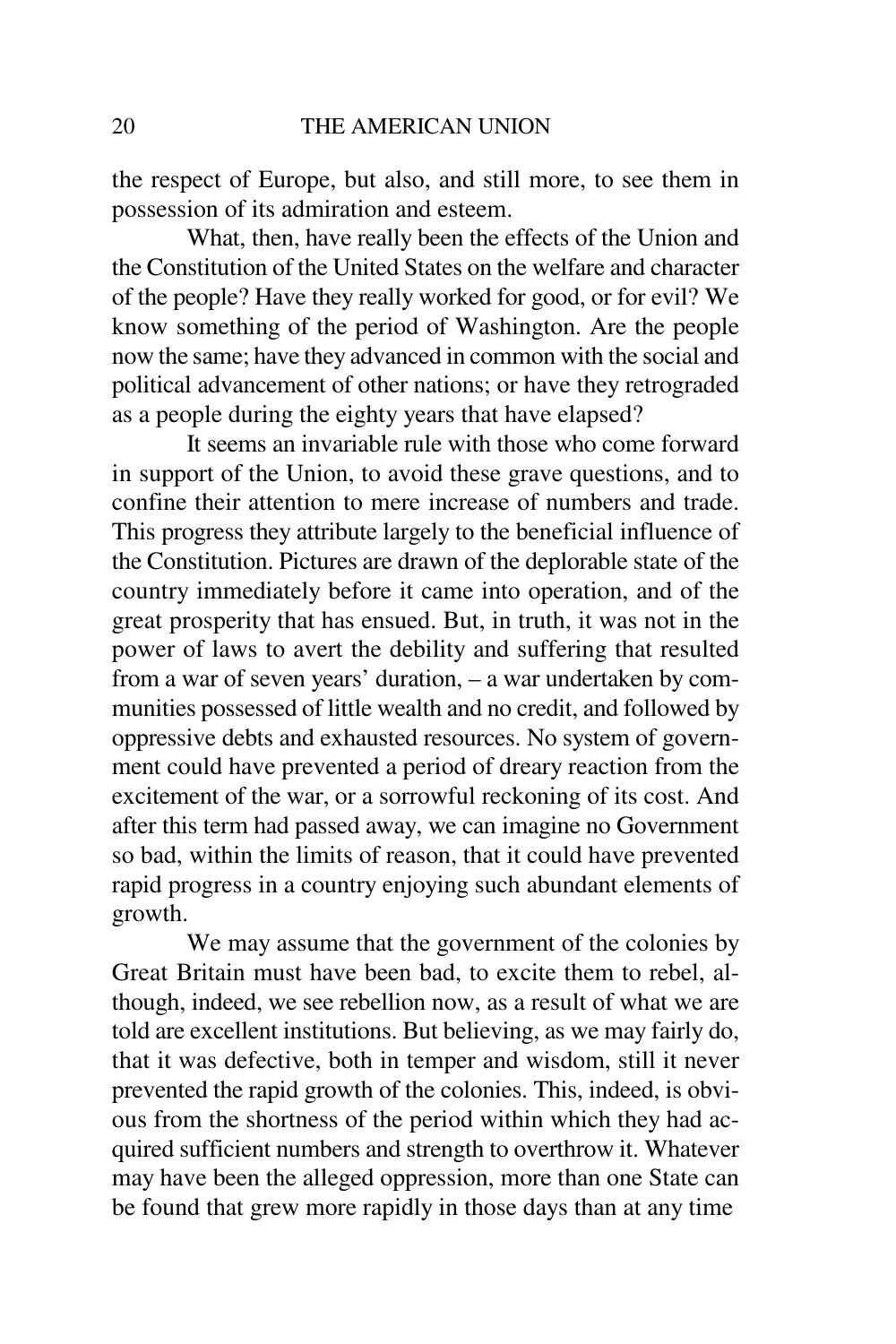since in the Union. We shall see that there are those which, even at the present day, look back mournfully to the prosperity of theolden time.

 If, indeed, it had been the "magic" influence of the Constitution that restored prosperity to the country, we should expect to find that the same influence would have power to avert periods of similar depression. This has not been the case. A term of equal suffering followed the war with this country in 1814, though the Constitution was then in full operation, and since, there have been periods of panic, of general bank suspensions, and wide-spread insolvency, with long terms of gloomy depression, such as the era extending from 1837 to 1842, periods equal in distress to thatwhich ushered in the Constitution.

There were, indeed, special circumstances that rendered it of great service at the time of its coming into operation. It averted the danger of civil war, which was then impending; itenabled a settlement to be effected of the war debt; it obtained the respect of foreign powers; and as the old Confederation had virtually died out, it had the great value of supplying a government where practically none existed. But the services it thus rendered are neither a certain proof of merit in its principles, nor yet of its suitability to the circumstances of the present day. Any reasonable form of government will be of value as compared with chaos; and it seems a very exaggerated view of the case to attribute to its excellence the subsequent progress of the country which has been, in the main, the result of obvious natural causes. It required no magic to produce that progress, nor is there anything in it to cause astonishment. The United States are really a vast region of fertile soil, to which the crowded people of Europe – Englishmen, Irishmen, Germans, and others – have passed over. Taking with them the knowledge and experience earned in Europe by the toil of ages, they entered, so to speak, into a magnificent domain, free of rent, of tithe, of encumbrance, and with implements ready to their hands. That population should grow rapidly, and wealth increase, under such circumstances, is as naturaland inevitable as that water which has gained an entrance into a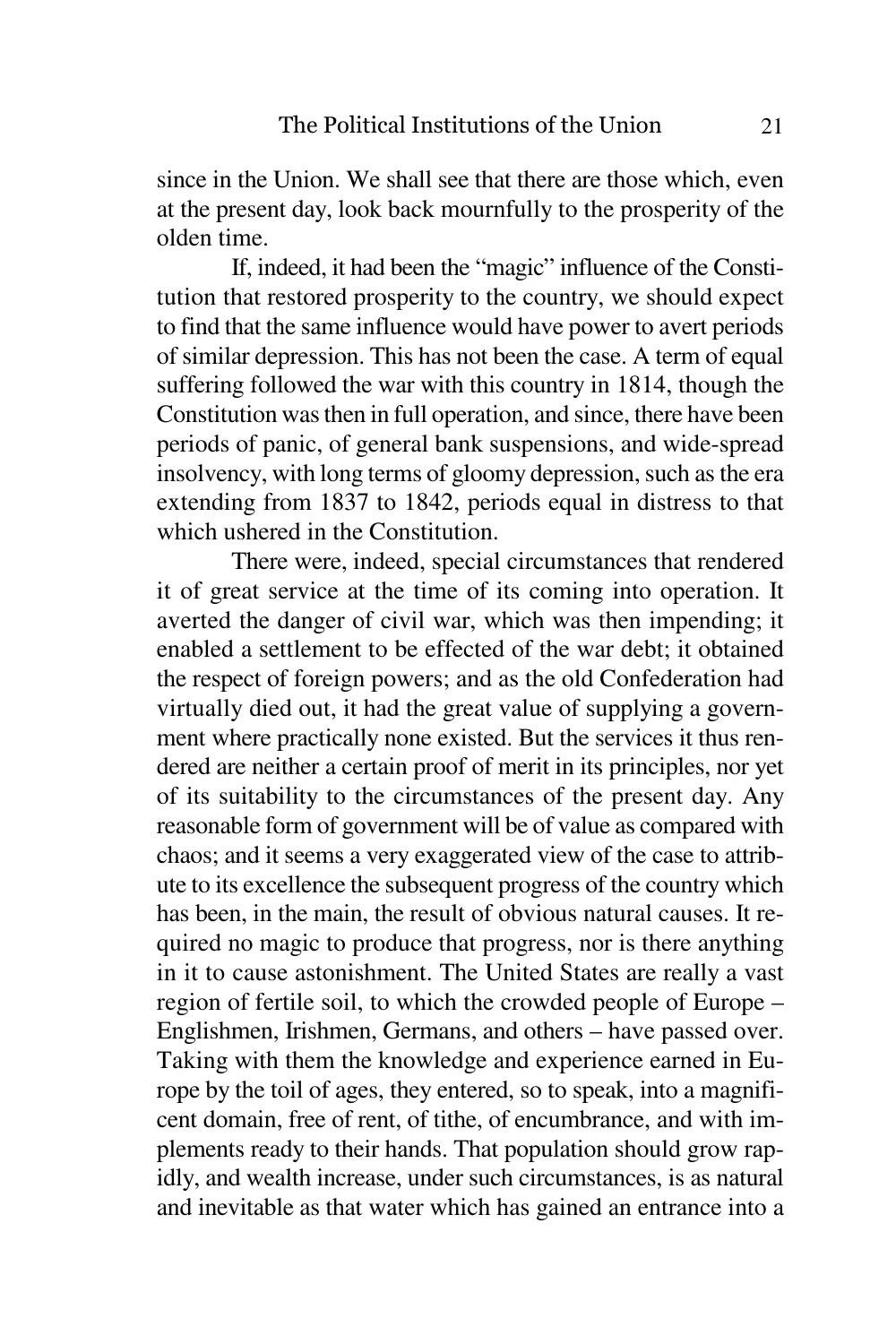valley should flow on, and spread out into a wide expanse.

And, indeed, if we are to form an estimate of the true value of the Union and its institutions, no standard would be more deceptive than that of superficial prosperity. We must seek for their effects in the intellectual and social, not in the commercial growth of a people. Tables of imports and exports are a very uncertain test of the merits of governments. Venice flourished in golden magnificence under a detestable political system. India was in political subjection to a foreign race, despotic, and alien in religion and polity, during the only period of her history that is clothed with external splendour. When Greece fell under the Roman yoke, her material prosperity increased, a new market was opened to her commerce, a new dominion to her literature and art. In every material sense the change was to her advantage ; but the mind of Greece, that once had been the peerless light of the world, waned into that obscurity from which it has never since emerged. We have, indeed, in our own time, ample proof how entirely the movements and progress of trade may be apart from the excellence of institutions. We have seen them, in France, continuously progressive under extreme changes of government; and at the present day, if advance in wealth, in exports, in luxury, in all that glitters before the eye, should be adopted as a proof of the soundness of institutions, we should be forced to submit to the opinions of those who take an enlightened despotism as their model. But though we find that trade has often flourished under ignoble governments, we shall search in vain through the pages of history to find that they are capable of maintaining health andpurity in the social and political character of a people.

As we proceed, we shall frequently find it impracticable to separate the Union from the Constitution. The latter is the sole bond of union, and whatever terminates the one, ends the other.It will, however, be very necessary to recollect – and it is frequently forgotten – that the present is the second Constitution of the United States. The Union existed long before its date; indeed its germs may be traced back as far as 1754. Immediately uponthe commencement of the Revolution in 1774, a Union was formed,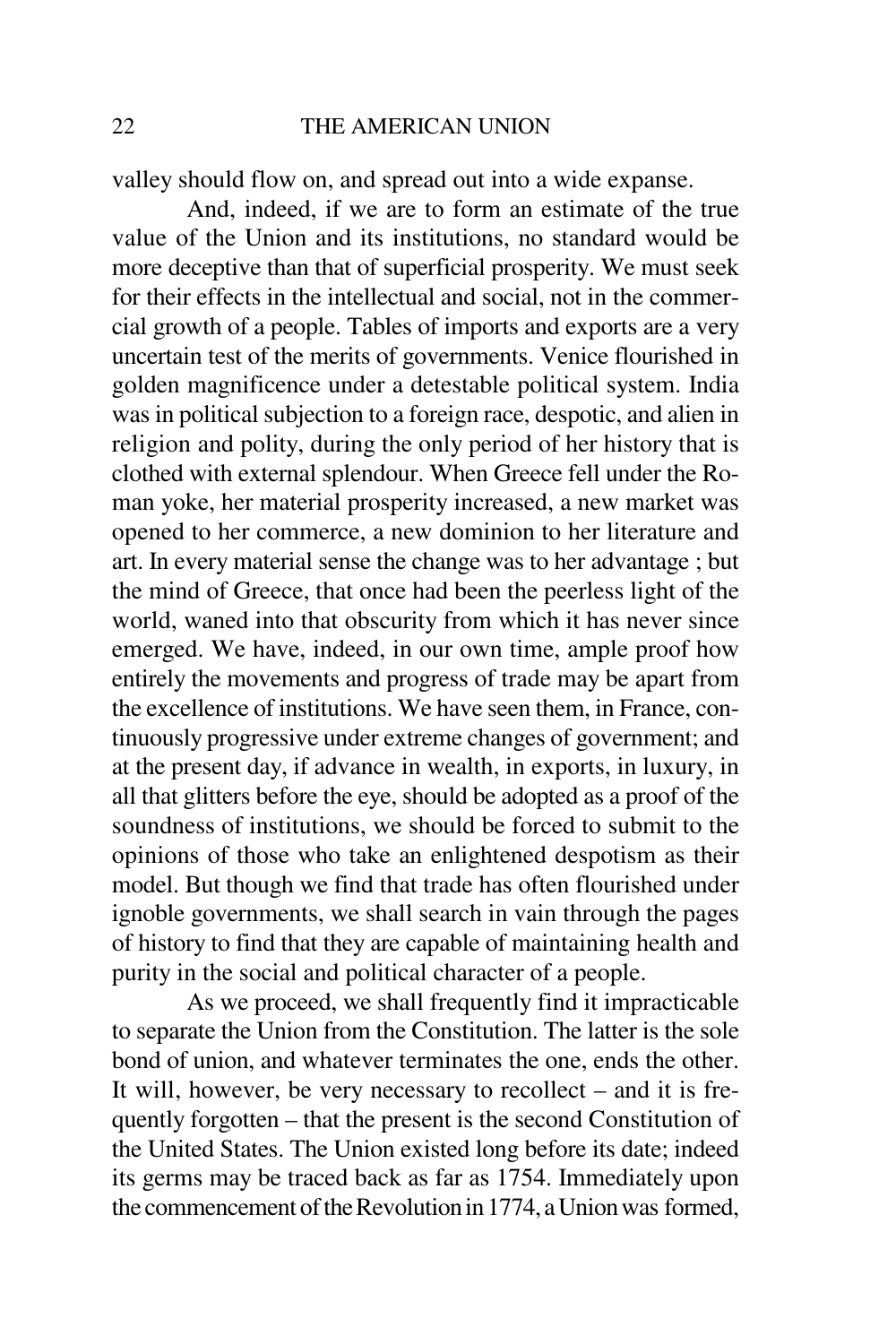under a government bearing the title of Congress; but although independence was declared on the 4th July, 1776, and there were terms of agreement under which the Union subsisted, no permanent and methodical Constitution was framed, until the 1st March, 1781, when the "Articles of Confederation" came intoforce.

Those "Articles" form a complete and very elaborate Constitution. We know that exception will be taken to their being termed a Constitution, because they are not called by that name.But what a thing is, according to European logic, depends on the thing itself, and not upon the name given to it. Whether that name be a code, or a charter, or a set of articles, or whether indeed, as in our own case, there be no written instrument to which a title can be attached, this makes no real difference. That is a Constitution, the terms of which are the framework of the government and political institutions of a country. In these "Articles" defects were discovered after the termination of the war, not indeed so much inherent in the instrument, as in the surrounding circumstances; and, after surmounting great difficulties, the second Constitution was framed, which is now the law of the land.

The present Constitution, although extremely complex, is probably inferior to none ever framed, in the ability displayed in dealing with difficult and incongruous elements. Had those who are struggling to maintain it really acted in its spirit, convulsion would not have occurred. The evils of the country arise from the fact, that the Constitution has not really been maintained. We shall find, as we proceed, that some of its most important provisions are reduced to a dead letter, that the principal causes of secession could never have existed had the spirit of the Constitution been adhered to. Its marked characteristic is moderation. The prominent characteristic of the people at the present day is excess. So far from being democratic, all the leading features of democracy are absent from it; there is no universal suffrage, nor household, nor uniform, nor even proportionate suffrage in it. It was framed by men who were not impelled by the thirst of popular applause, and the spirit that actuated them may be judged of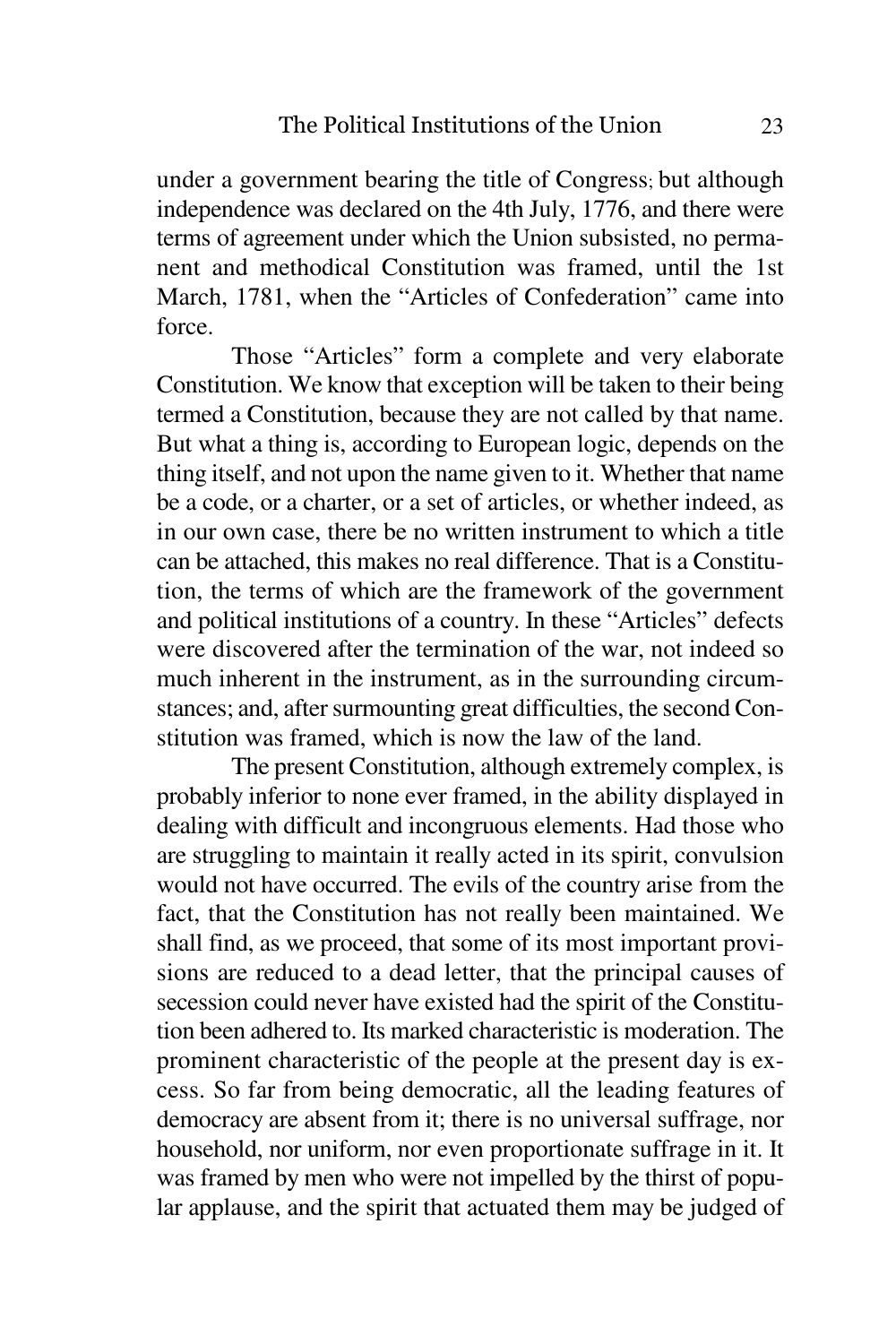by their own words.

Hamilton, the master-spirit of its framers, observed in the convention employed in forming it: "To the proper adjustment of checks, the British owe the excellence of their Constitution. Their House of Lords is a most noble institution. Having nothing to hope for by a change, and a sufficient interest by means of their property in being faithful to the national interest, they form a permanent barrier against every pernicious innovation, whether attempted on the part of the Crown or of the Commons." Upon another occasion Adams, the second President, observed: "Purge the British Constitution of its corruption, and give to its popular branch equality of representation, and it would be the most perfect Constitution ever devised by the wit of men." To which Hamilton replied: "As it stands at present, with all its supposed defects, it is the most perfect form of government that ever existed." Perhaps those who urge us to copy American institutions would do well to weigh these words, expressed by two of themost eminent of the fathers of that Republic.

 We agree with those who, apart from incurable defects inherent in the circumstances, admire the general excellence of the Constitution; and we consider it unquestionable that it rendered important service to the country at the period of its adoption. Our view is, that circumstances are so widely altered, that it suits them no longer, even if fairly interpreted. We believe, also, that the Union has greatly accelerated the rate of national progress. But it does not follow, by any means, that this has been a real advantage. There are none who have not observed that there is such a thing as growing too fast. In the words of Channing, "Noble growths are slow." The growth of the poplar is rapid, when compared with the growth of the oak; but we know that its value is proportionately small. There is always a ratio between growth and durability, and a law exists that whatever grows with great rapidity will as rapidly decay. There is also a natural rate of growth, and one that may be stimulated; and all experienceteaches that the natural rate will prove the better in the end.

We shall be the more inclined to doubt whether excessive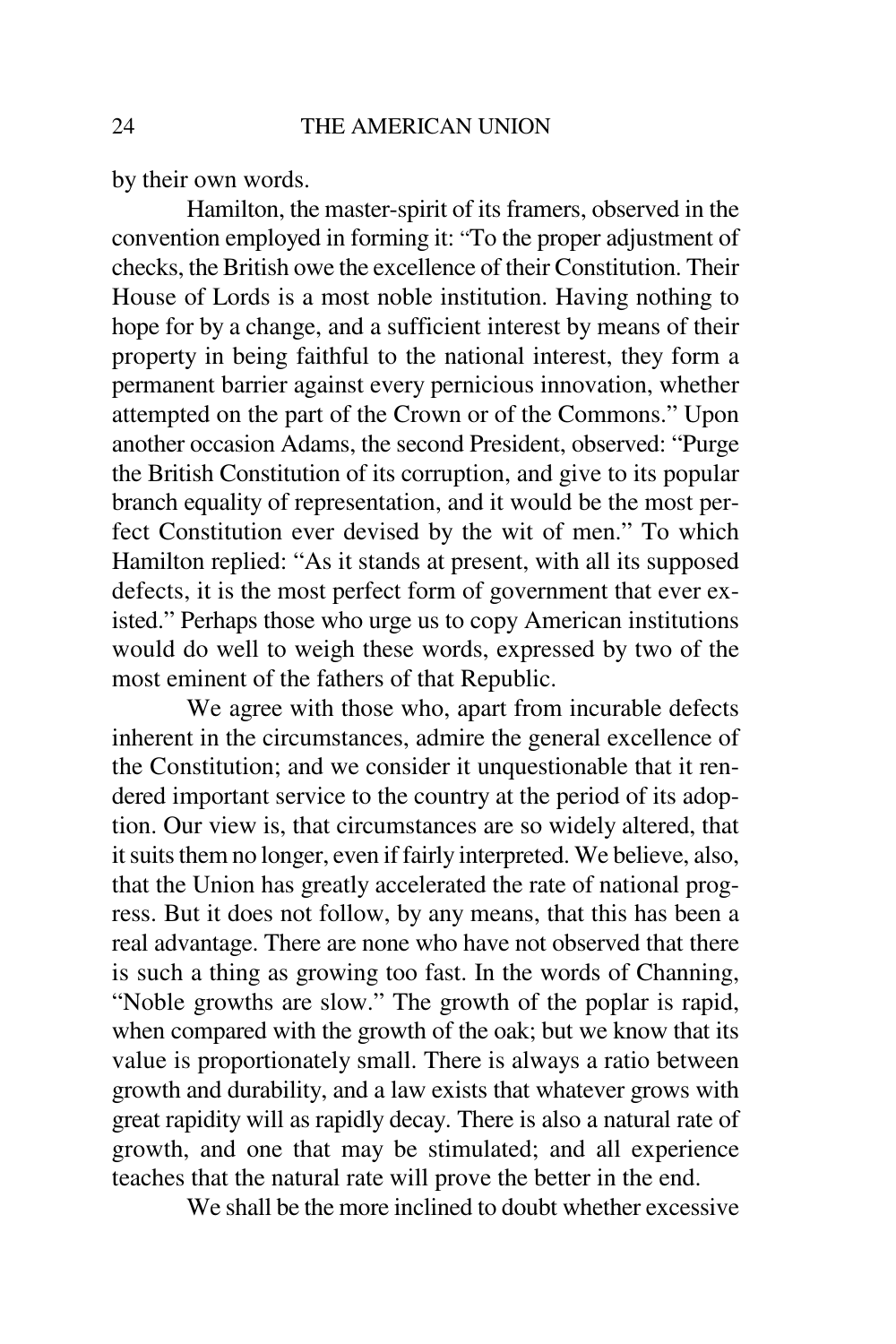rapidity of material growth be any lasting advantage, if we find it accompanied by a continuous decline in the character and ability of public men, and in the general standard of political morals. It was observed by De Tocqueville, twenty-five years ago, "It is a well-authenticated fact that at the present day the most talented men in the United States are very rarely placed at the head of affairs. The race of American statesmen has evidently dwindled most remarkably in the course of the last fifty years." And if this observation could be made by an acute observer, at a period when Webster, Clay, and Calhoun were still upon the stage, it would appear as if there were some impoverishing and exhaustive principle at work, when, at the present day, we search in vain for one single name that may be termed that of a statesman. Politicians cover the land; statesmen seem to have become extinct. At the commencement of its history, no country produced a larger proportion of men of the highest order of ability; indeed, it would be difficult to find elsewhere the record of so large a number in an equal population. The fact was commented upon by Chatham and Burke, in terms expressing admiration and surprise. The names of Washington, Franklin, Hamilton, Madison, Marshall, and Jefferson are universally classed amongst the names of men of eminent ability. They have been succeeded in our day by the names of Filmer, Van Buren, Tyler, Polk, and Pierce. The contrast is too obvious to need any comment; and when we inquire into its causes we shall find, accompanying this decline in the talent of public men, a similar decline in the standard of politicalmorals.

In a conversation that occurred shortly after the Constitution was framed, Washington expressed the hope that they had succeeded in forming a "respectable" government. To apply the term respectable to the government would be regarded by an American of the present day as an indignity. In the mind of Washington the standard of excellence was worth – something that men should respect. His own greatness, indeed, was moral grandeur. It was not in martial genius, nor the sparkle of brilliantdeeds, but in self-denying endurance of toil worn years – in strug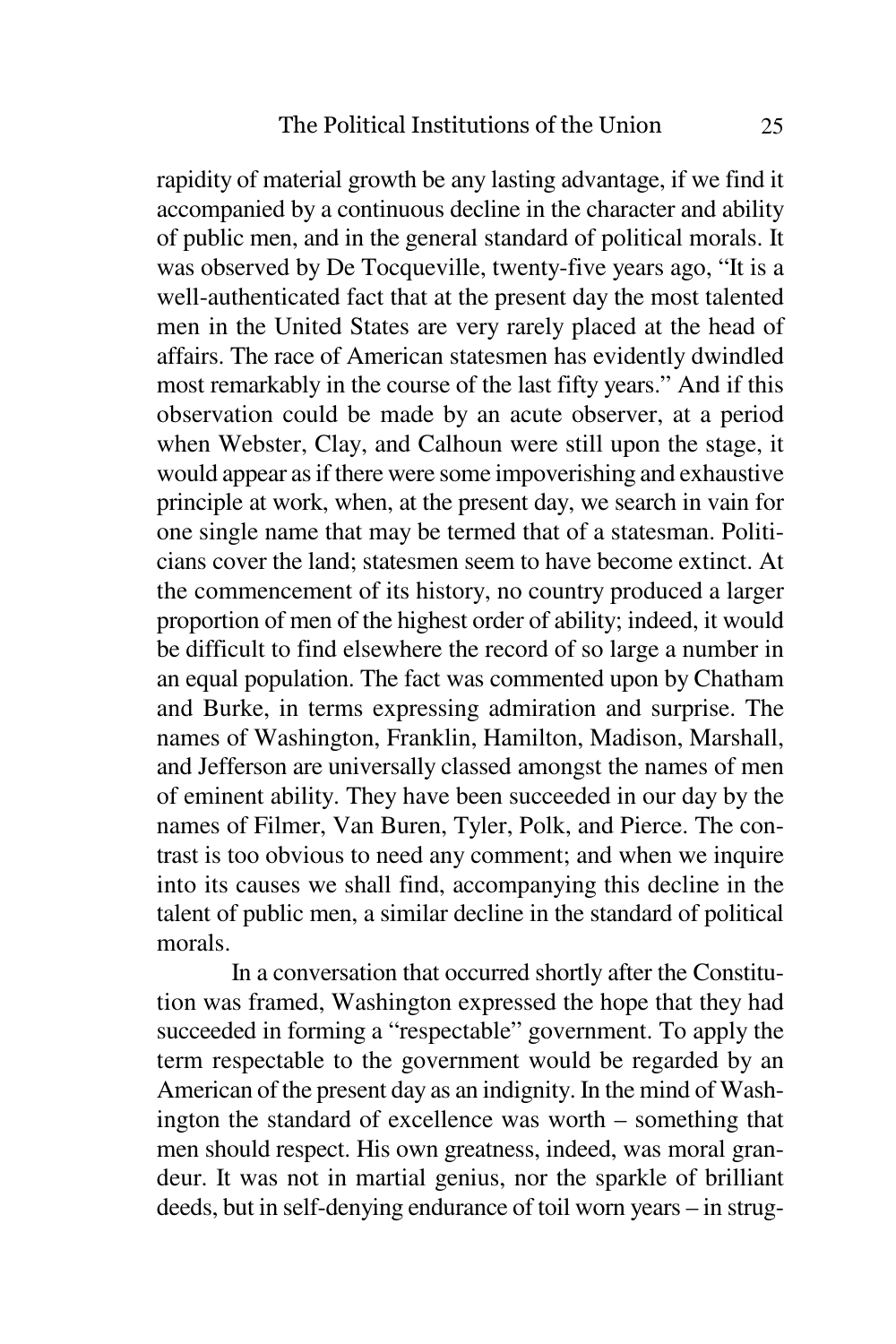gling with unexhausted patience, under extinguished hope – against cold, and poverty, and meanness – against jealousy and rancour – in seeking no fame, and desiring no reward – but adopting, like one of our own time, and contented to adopt, thatmost rare of military watchwords – duty.

 Unhappily, as it seems to us, the standard of the public mind is widely altered. The vast dimensions of the Union, and its incessant growth, have filled the national mind with conceptions of size, of amplitude, with the desire to excite astonishment rather than to command respect. Magnitude has become the standard, in place of worth. We shall be able to trace the effects of this alteration in the standard of excellence, and we shall find it extending its baneful influence over many features of the nationalcharacter.

 And first, what has caused this remarkable decline in the ability at the head of the State? There is no reason to believe that there exists, at the present day, less intellectual power than at a former period. All evidence tends to produce an impression quite the reverse of this. Why, then, does it remain latent, inactive,politically lost to the community as fully as though it had ceasedto exist?

 Originally, when the Constitution came into action, the population of the United States amounted but to three millions, and they occupied only that portion of the Union now known as the Atlantic border. Within these moderate dimensions it was not difficult to discern superiority of talent, or to select men of eminent acquirements. It was considered by all to be a primary object to obtain for the State the advantage of the highest attainable ability; and the men chosen as the earliest Presidents were the ablest men of the time. But the Union has outgrown all this. It stretches now from the Atlantic to the Pacific – from Maine to Mexico. Spread over so vast a surface, it has become physically impossible for its citizens, dwelling thousands of miles apart, to attempt the selection of the President on the ground of merit. It may, indeed, be said that the renown of the orator will extend farand wide, without much heeding the obstacle of space. But this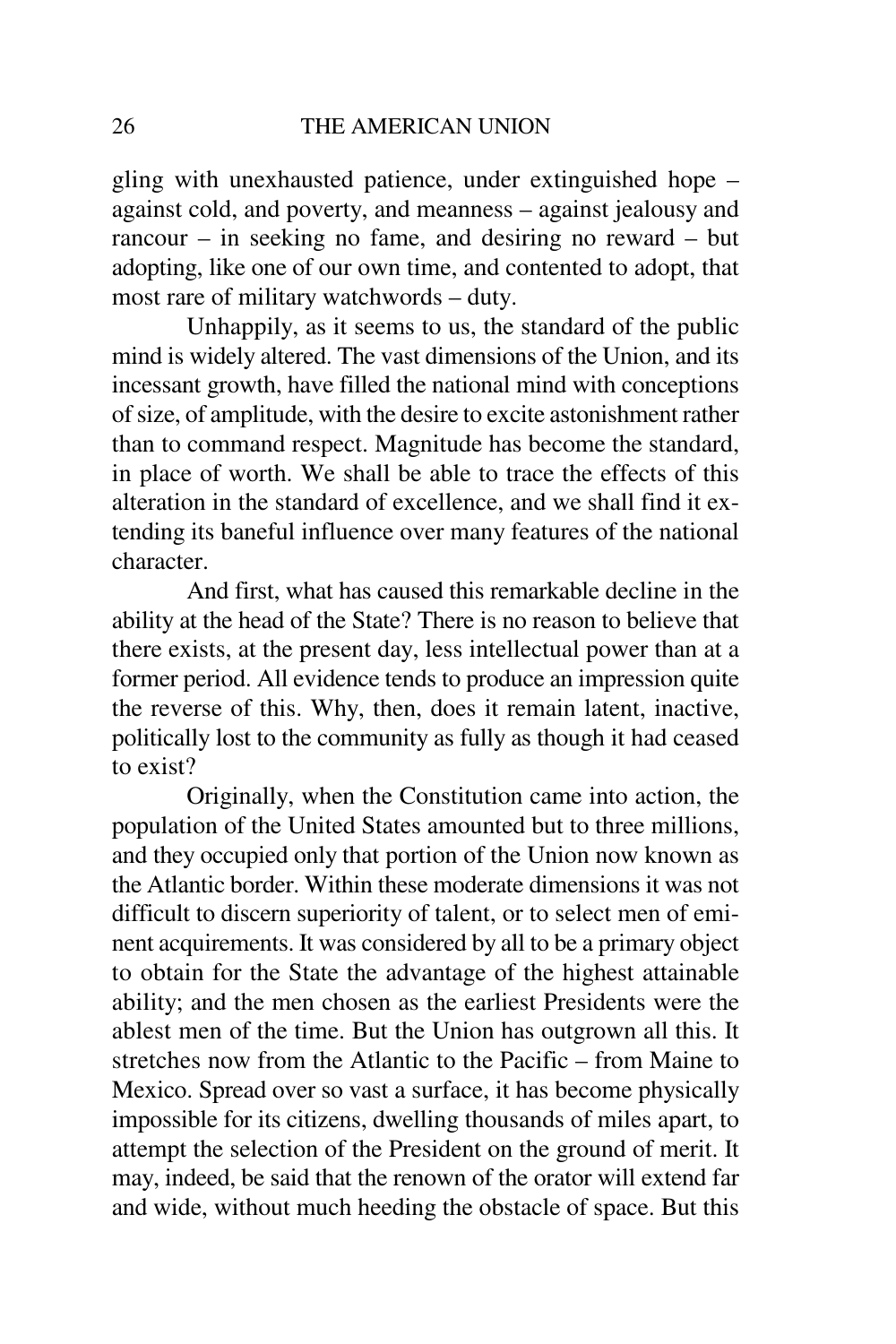may not apply to that of the statesman, of whom the very ablest may be without any gift of words. Jefferson observes, in his *Memoirs*: "I served with Washington in the legislature of Virginia, before the revolution, and during it, with Franklin in Congress. I never heard either of them speak ten minutes at a time,nor to any but the main point, which was to decide the question." And Jefferson's pretensions to oratory were no greater. Upon this point we find at once a remarkable change in the national character, for in modern times a senator has been known to speak for three whole days. The most valuable of all the gifts of the statesman is assuredly judgment, or that which, when combined with knowledge, may be termed wisdom: it was the characteristic of the men of Washington's age. It is clearly one that may exist withvery little noise.

 That ability should no longer form the ground of selection for the presidential office appears injurious enough; but the evilextends much beyond this. Under the system that now prevails ability is a certain ban of exclusion. It proved so in the case of Webster, of Clay, of Calhoun, and, in the last election, of Seward. The fact is so difficult to realize, that it becomes necessary to consider how these elections are really conducted in America. The theory of the Constitution is, that the President shall be elected by the people: and in order to avoid the difficulties arising from wide dispersion, it provides that they shall first appoint a college of electors, to whom ample time is afforded for deliberate choice. This is the theory: in practice, the whole power has passed from the people into the hands of a knot of professional politicians, and the electoral college has become a useless form.The electors are now denied the power of choice, and are reduced to the reality of mere instruments for recording the votes they were, from the first, appointed to give. The election originates with a committee of the party, thus described by Clarigny in the *Revue des Deux Mondes*: "These committees are filled with briefless lawyers, with doctors without patients, with schemers,place-hunters, who devote themselves to the triumph of the partyin order to be elected to some little salaried place. All the chances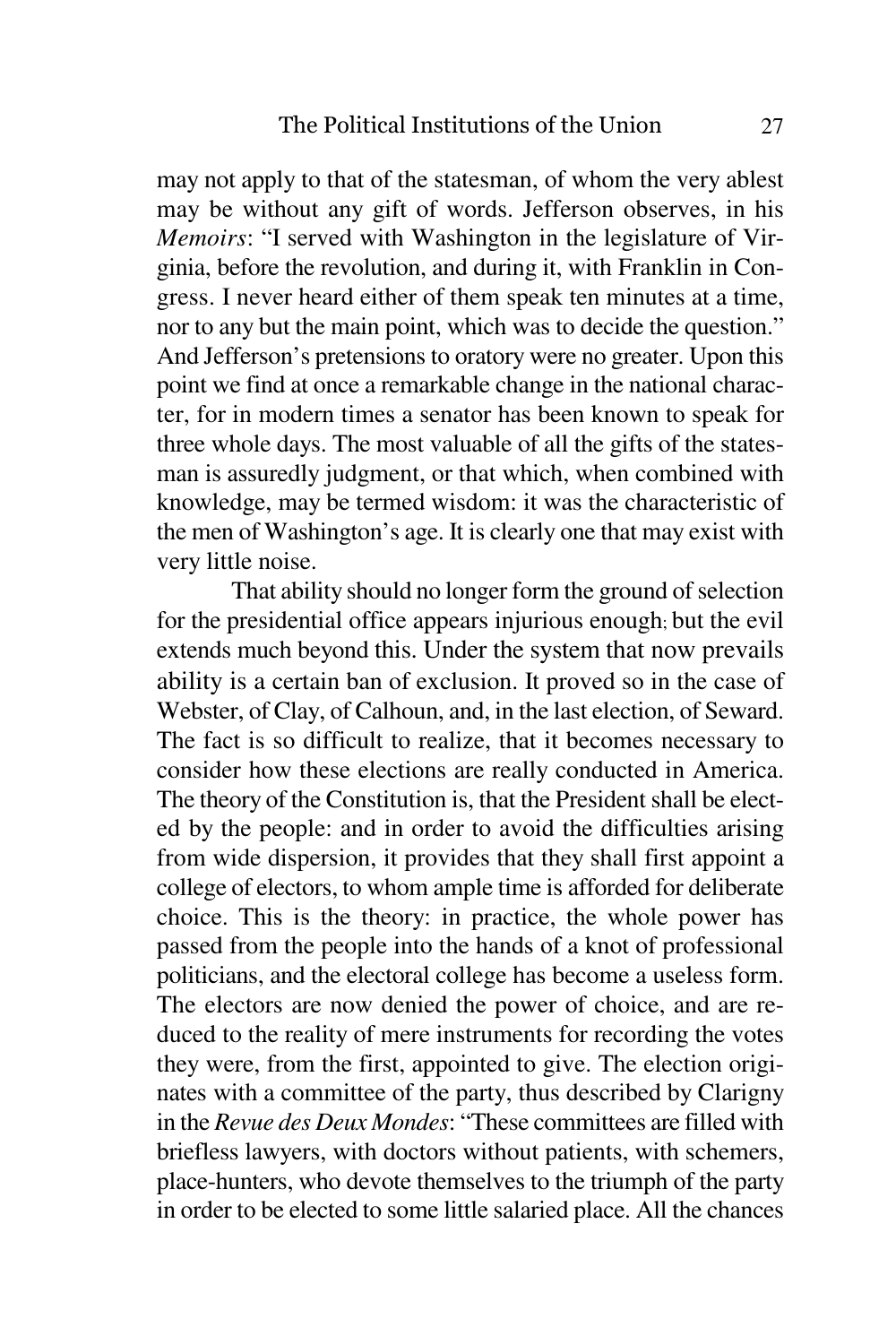are for the intriguers, if success be obtained. And it is these committees which name the delegates for the Convention, which has to choose the party candidate; the immense majority of the citizens have no other alternative than to accept these nominations as they stand, or renounce the exercise of their vote." The members of the Convention thus elected meet at some central point to decide upon a candidate. They come from sections of the country, hundreds of miles apart, widely different in their interests,part of them from Free, and part from Slave States. The only connecting link is a common desire for the success of the party; on all other points there is strong diversity of sentiment. This inevitably leads to great difficulty in agreeing upon the candidate. The most eminent man of the party is first proposed – a Clay, or a Webster; but it immediately appears that in the course of a vigorous career he has done something, made some declaration, or adopted some principle, which has given unpardonable offence to one or more sections of the party. Unless these be conciliated there must be a division, and success will be hopeless. Ballot succeeds to ballot, in long succession. The same capital defect of eminence, which excluded the leader of the party, eliminates others of less celebrity. At length a compromise is assented to; some one is proposed for party's sake – a nonentity, a Polk, or a Pierce, of whom no one happens to know any harm. He is chosen, not as a person fit for the office, but as the best for the purposes of the party. And here another rule comes into force with disastrous effect. If, as with us, the nominee who commanded the largest number of votes carried the day, then the most eminent would be selected, in spite of sectional jealousy and opposition. But the rule in the United States is to require, not a relative, but an absolute majority of the whole number of votes. This enables the promoters of several insignificant candidates to render it impossible for any other to obtain the majority required. The injurious effect of this rule is manifest, and often deplored in America.In this country such an evil would be eradicated at once, immediately on its effects being discovered; but in the United Statesthere is a written Constitution, the spirit of which, as we have just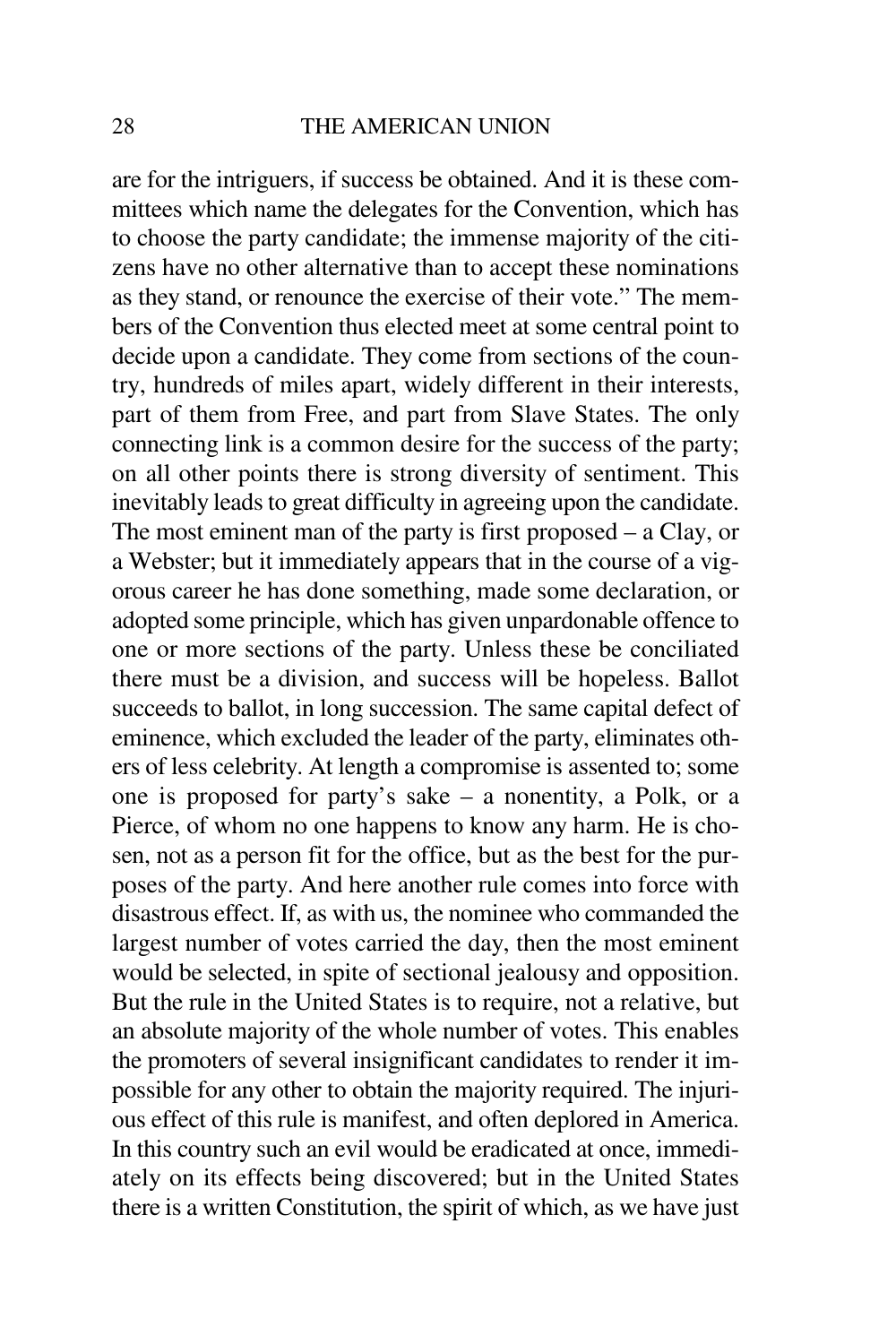seen in the case of the electoral college, is widely departed from,whilst the letter and form remain, to work out, in this and many other instances, the most serious injury to the community. In the present case the electoral college has become a useless form, but not a harmless one. The moment the electors are appointed the future President is known; all the influences of his election come at once into action. But the form, the letter of the Constitution remains in force – he is not yet elected legally. The power to control those influences will not come into being for more than three months; and probably the secession movement would not have succeeded, and the disruption of the Union might not now have occurred, but for this departure from the spirit of an instrument, whilst the letter of it continues to be the law of the land.

 And whence arises such a political system as this – one so opposed to reason, as that which renders eminence an insuperable barrier to office – which denies the faculty of choice to the elector, and reduces the nominal power of the people to the real privilege of putting into a box a ticket, having upon it the name of a person of whom the great majority never heard before? It arises in chief from the excessive magnitude, and conflicting interests,of the Union, – from the dispersion of the people over a space so vast that necessity enforces a system of this kind. Were an attempt made to exercise any really popular choice, it would end in inextricable confusion. It has been observed that we also act through party organization; but there is a wide difference. We use party at elections as a means of returning the candidate selected;but here the candidate is selected as a means of success to the party. Not only is his fitness for the office discarded from consideration, but, practically, none pretend to consider the welfare of the country as a whole; the attention and efforts of all are concentrated on a single object – the success of the party ticket.

Under such a system, we can no longer wonder at the contrast which the recent Presidents offer to those of former days. And the qualifications required for the office are not light. Justice Story thus describes them: "The nature of the duties to beperformed by the President are so various and complicated as not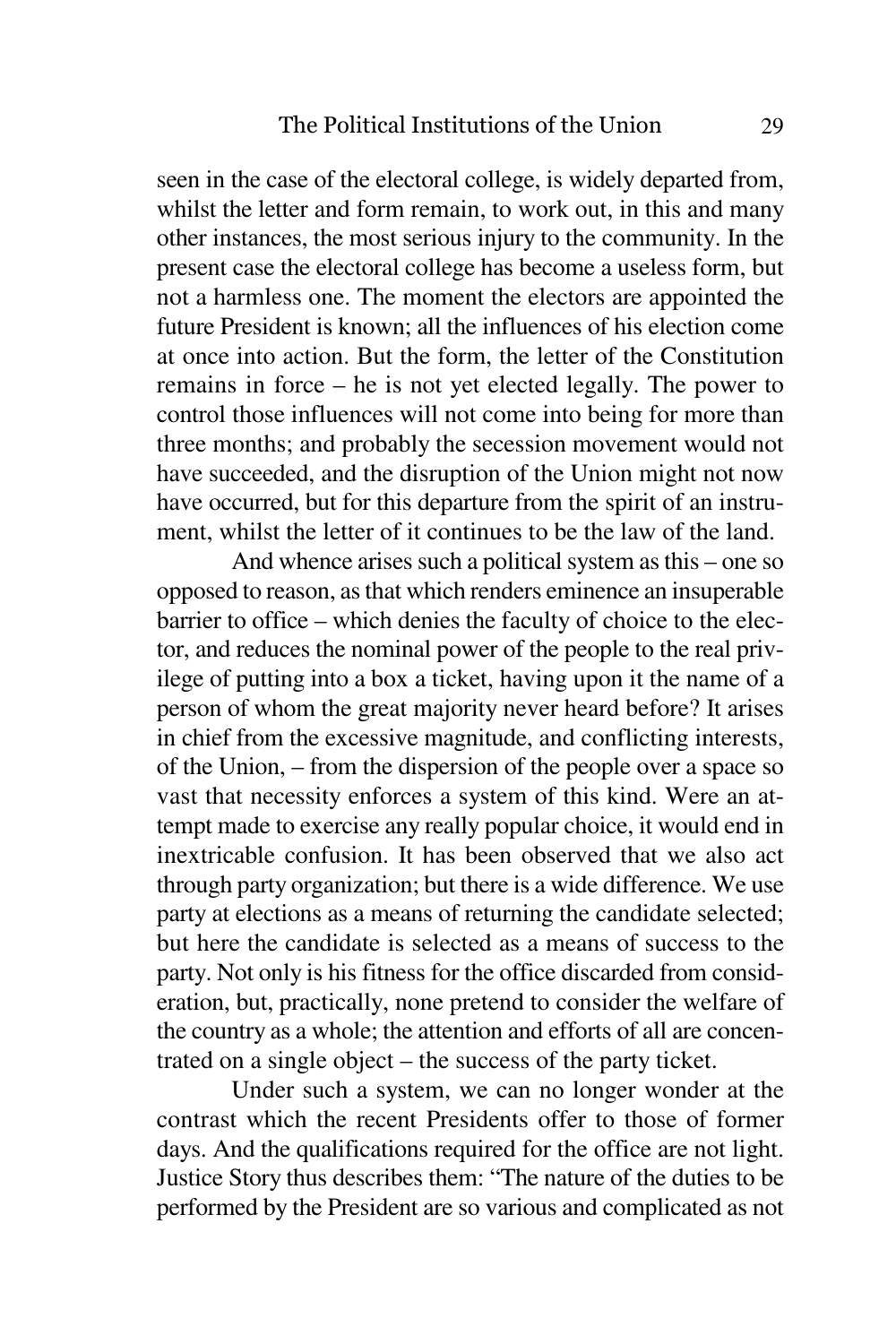only to require great talents and great wisdom to perform them, but also long experience in office. They embrace all the arrangements of peace and war, of diplomacy and negotiation, of finance, of naval and military operations, and of the execution of the laws, through almost infinite ramifications of details, and in places at vast distances from each other." If this be true, and it clearly is so, how is it possible that the government can be properly conducted, under a system which so utterly excludes these qualifications? It has been remarked, that the best form of government is that which places the best men in office. Without going quite so far as this, there can be little doubt that the system is a vicious one, under which the best men are excluded from office. Olmsted observes: "Unquestionably there are great evils arising from the lack of talent applied to our government, from the lack of real dignity of character, and respectability of attainments, in many of the government offices. We cannot afford to employ a heavy proportion of talent or honesty, about the little share of our business which is done at the capital." If this explanation of the cause of such admitted evils were correct, nothing could be more unsatisfactory; but in reality, there is abundance both of talent and honesty to spare for the purposes of government. They are not absent from their deficiency, but because the existing institutionsexclude them.

 We have seen what are the qualifications required in the President: his powers are not less extensive. In many important particulars, they exceed those exercised by the Crown in this country. He not only has the right to veto the acts of the Legislature, but not infrequently uses it. He can maintain his government in office for four years, and this has been done for long periods, in opposition to a majority in either or both Houses. In regard to patronage, he exercises a power which no European monarch has ever aspired to. On the accession of the President of another party, he at once claims the whole of the government offices as spoils of victory, and proceeds to dismiss and replace, not only the former Ministry, but all the subordinates, the ministers toforeign courts, the consuls, the custom-house officer, the village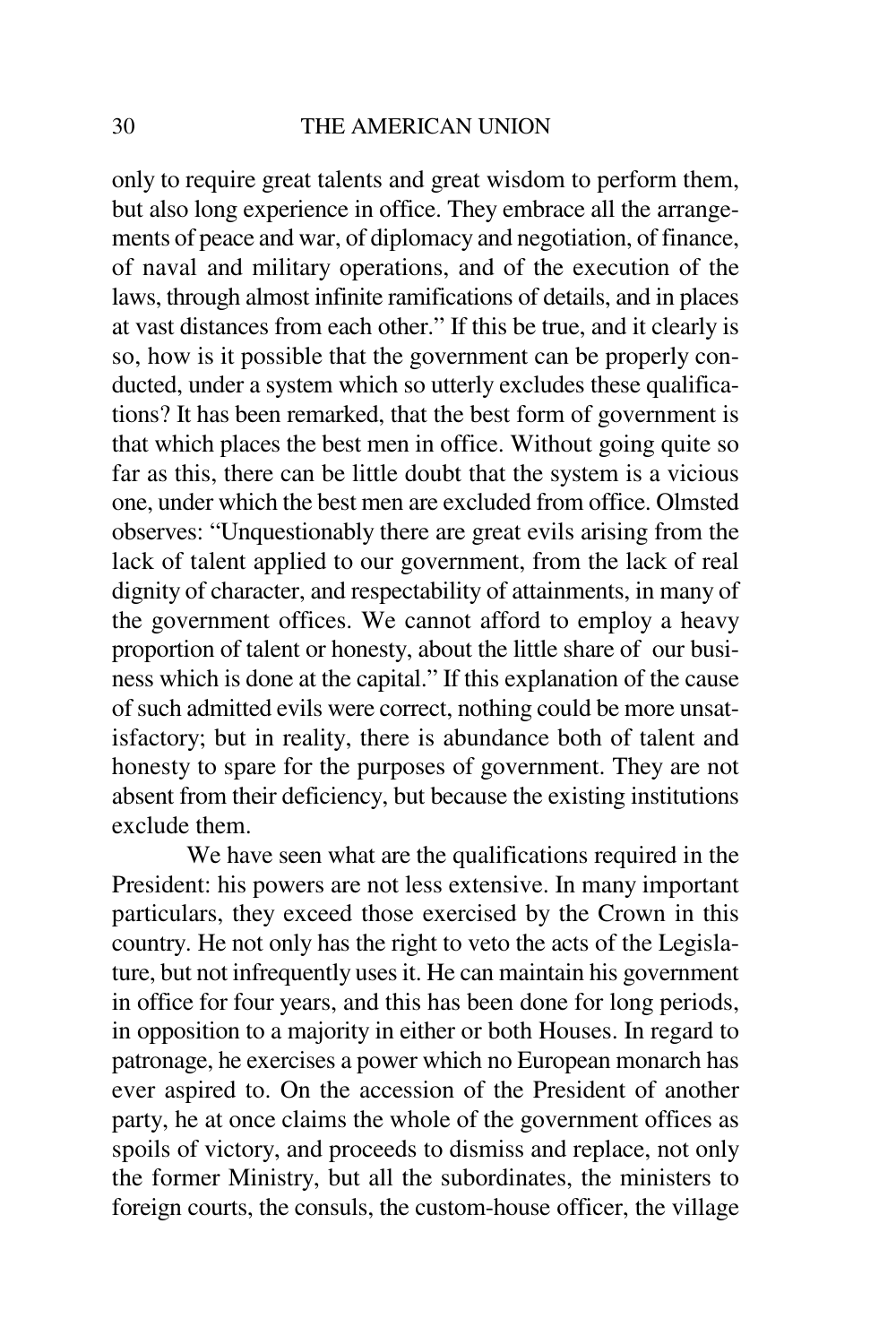post-masters. All these are regarded, not as servants of the commonwealth, but as the minions of a vanquished foe. The same principle holds as in his own election – it is not the country that is to be thought of, but the party. They have calculated on these offices, their exertions have been stimulated by the prospect of them, and they cannot now be disappointed. This practice of necessity creates two entire sets of officials set in place, and another set displaced. Numbers of those ejected, and thus deprived of a livelihood, become professional politicians, and, inflamed by the zeal their position creates, impart that passionate heat to American politics, so frequently commented on by travellers. Fitness for the office, being disregarded in the highest station, can hardly give much concern in lower ones; and hence we see persons appointed to offices for which they are manifestly unsuited. In any other country the whole machinery of government would be clogged, and become unmanageable. In America, the natural quickness, and peculiar adaptability to circumstances, which the people possess, enable them to sustain, and apparently withoutmuch concern, even such evils as these.

It would, however, be a great error to suppose that their influence, although endurable, will not be widely felt. Where the possession of minor offices – of subsistence indeed – becomes,with large classes, the moving impulse, politics cease to be a question of opinion, and degenerate into a trade. With them, the question will be, not their country's good, but what they want for their own. And this large class of office-holders out of place, with no other occupation than to struggle for return to it, will naturally devote an amount of time to political pursuits, which the wellemployed, respectable classes cannot afford, and they will bring into play a special amount of individual eagerness; they will fill the seats of these committees, which exercise the power, nominally in the hands of the people. Men of wealth, of commercialstanding, of literary tastes, are outrun by such eager rivals; and we find them, as a rule, not only indifferent to politics, but avoiding them altogether in despair.

And this tendency to convert the pursuit of politics into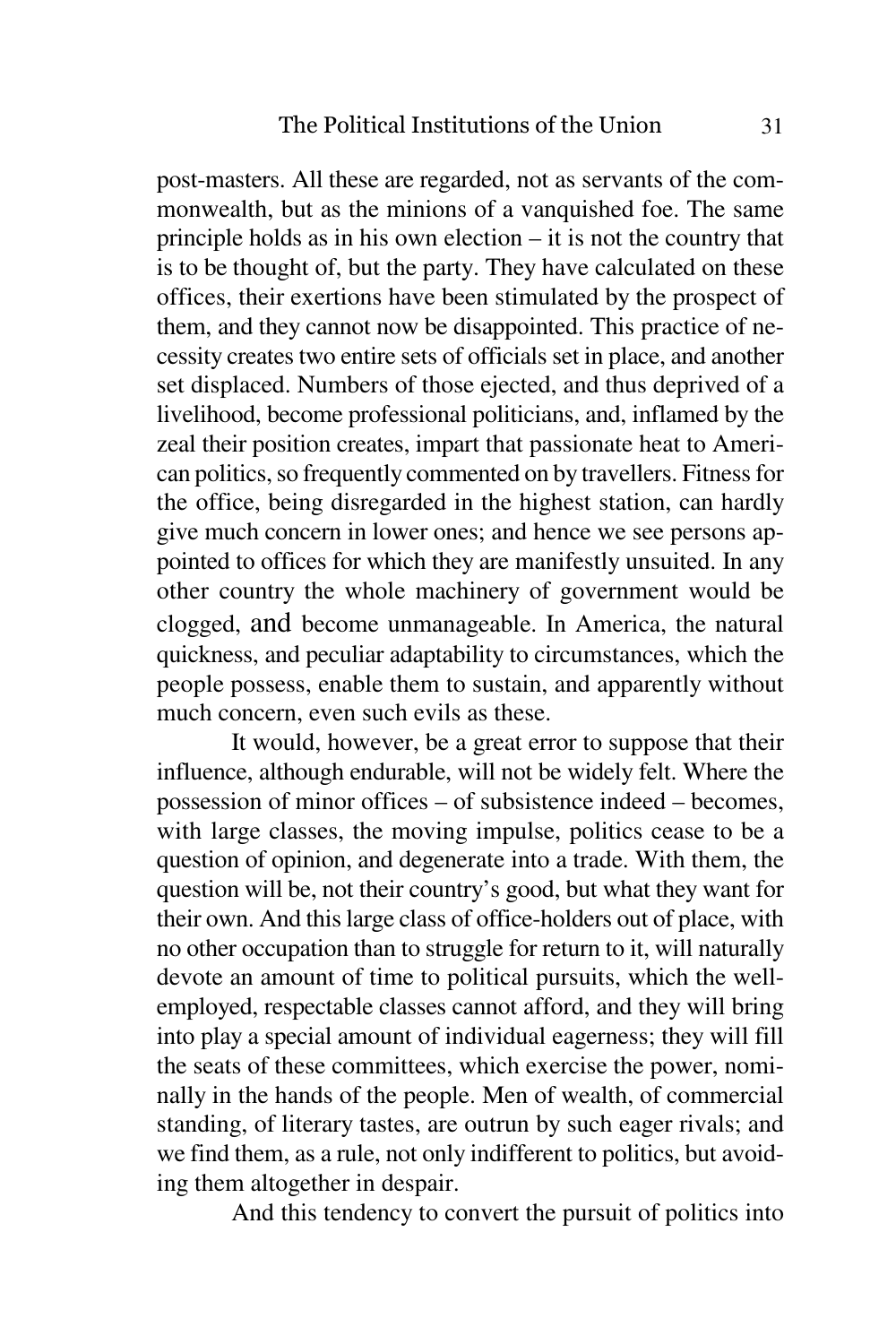a profession, is largely strengthened by another cause – the payment of members of the Legislature. This calls into existence a class of persons who openly make legislation their business, and live upon the income it provides. It may indeed be said, theoretically, that we are as much bound to pay men for making laws, as for making shoes. But experience tells us that the two employments require different classes of minds. A wide acquaintance with history, with jurisprudence, with social economy, an insight into the whole range of industrial pursuits, – these attainments need much more time to acquire, than those can allot to them whose time is their bread. As a rule, they can only be acquired when the possession of property gives the command of sufficient leisure for the purpose. When it is necessary to turn time into money, we cannot expect that much of it will have been turned into legislative knowledge. It is true, indeed, that if in America all men are created equal, they may be equally fitted for all pursuits. Once granted that all men are alike, there can be no fear of putting a wrong one into any place. But when Mr. Jefferson announced that doctrine – which he exemplified by holding a number of them in bondage from their birth – he did not assert that they grew up of equal powers, or alike in knowledge; and very ample experience has proved that laws will be made best by those whom previous study and habits of thought have trained in kindred pursuits.

And whilst, in the United States, the payment of members has created a class who make law-giving a livelihood, the rate of payment is below the present standard of expenditure. There will therefore be those who have to make up this deficiency. Hence arises the well-known institution of "lobbying." Dr. Mackay, by no means a hostile witness, observes: "No one who knows anything of the internal working of American politics, will deny the fact that such members [alluding to those who live on their pay] are notoriously and avowedly open to the influences of what is called 'lobbying.' And how is it to be expected that a needy and ambitious lawyer, without practice, having nothing but his threeor four dollars a day, and upon whose single vote the fortunes of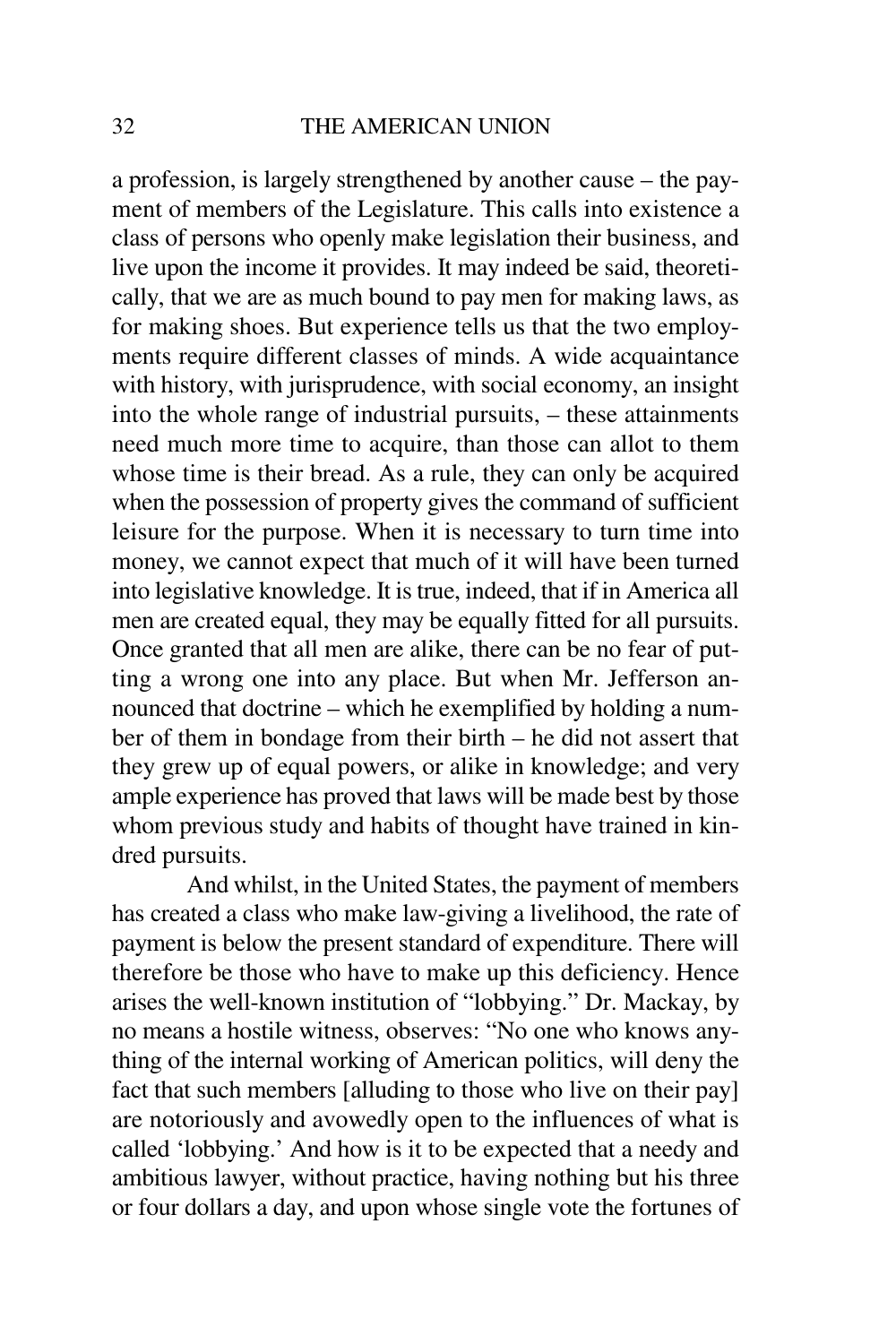a project, costing millions to carry into effect, may absolutely depend, shall not be open to the influences of those who lobby him? No disquisition on the morality or propriety of such a stateof things is necessary."

 The lobbies of the legislative halls are filled with a class of men called agents, whose business it is to work private bills through Congress, or public bills, in which, like the Merrill tariff,private interests are deeply concerned, by means of influence upon members, – or, in plain terms, by some form of corruption.This is no secret matter, for indeed secrecy is little known in American affairs; the power of the lobby is alluded to in every debate. In referring to the political corruption that exists, there is the following sentence in the Chicago Manifesto – the creed of the Northern party: "The people justly view with alarm, the reckless extravagance which pervades every department of the Federal Government; a return to rigid economy and accountability is indispensable, to arrest the systematic plunder of the public treasury by favoured partizans, whilst the recent startling developments of frauds and corruption at the Federal metropolis, show that an entire change of administration is imperatively demanded."

 We think they show more than this, – they show a state of disease that needs stronger remedy than a change of physicians. They show that the whole system is unsound, which produces such results. The other political party, upon whom the blame is cast, make no attempt to dispute the facts. They admit them, but trace their source to the protective system, which brings into the public treasury a larger amount of money than the Government can expend, in any pure manner. Thus we have both the great parties in entire accordance, as to the fact of the existing political corruption. Who will dispute such competent authorities? And if forced to admit such facts as these, they must exercise no light weight when we are employed in forming a judgment of these institutions. Had our own Government fallen into such a condition, we should assuredly be more inclined to embark ina struggle to end, than to maintain it.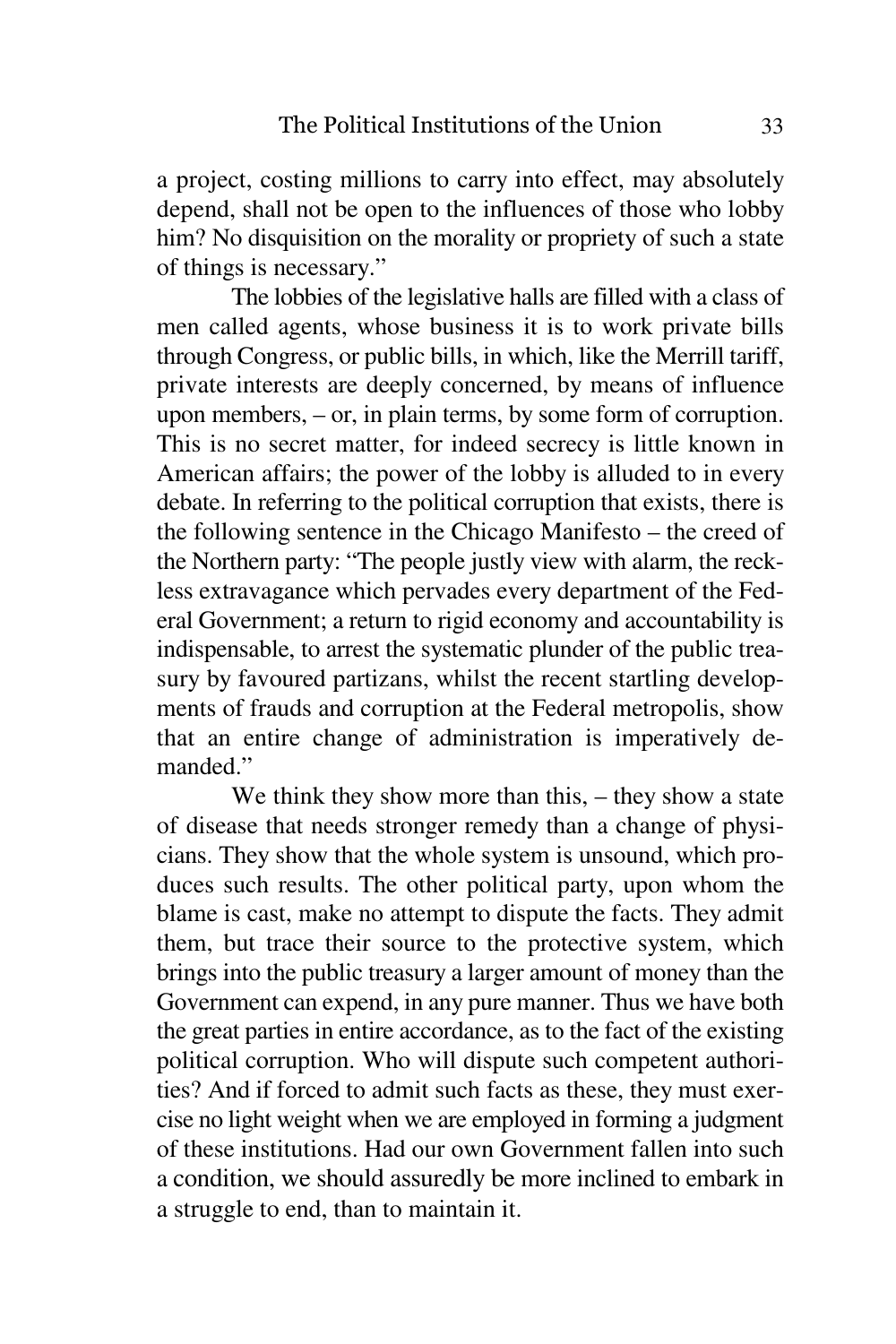### THE AMERICAN UNION

We observed that the Constitution is by no means democratic. At the period when it was framed, the rule throughout the States was a property qualification. Although differing in the nature and amount of the qualification, there was no State without one – practically effective – and there was no thought of abandoning the rule. The framers of the Constitution, so far from desiring to lower, or to level this, decided to leave unchanged the diversity which existed. It was held, by the ablest of them, that variety in the suffrage would provide the best representation, and afford the surest prospect of that system of check, and moderating influence, by one interest of another, which, we have seen, they regarded as a supreme excellence in the British Constitution. Here, again, we shall find that the spirit of the founders of the Republic, has been widely departed from, and departed from in this, as in every other instance, with disastrous effect to the country.

Jefferson took no part in framing the Constitution. He expressed strong, though guarded, disapproval of it. He was in Paris, studying and imbibing the principles then coming into play, associating with the members of the future Jacobin club, cultivating the acquaintance of Thomas Paine, and filling his mind with theories, many of them springing from just emotions, but fatal in their effects, from their tendency to excess, and from ignoring human nature. There he studied them, when the temple of infidelity was about to open its portals – in the purlieus of brooding socialism, in the coming shadow of the guillotine. And to these theories he clung, with strange infatuation, long after he had witnessed their result, in sweeping Christianity, liberty, and life, into one hideous ruin. Of the character of his views we may judge by his own words. Alluding to Shay's rebellion, he writes: "God forbid we should ever be twenty years without such a rebellion. The people cannot be all and always well-informed. The part which is wrong will be discontented, in proportion to the importance of the facts they misconceived. If they remain quiet under such misconception, it is a lethargy, the forerunner of death to the publicliberty. What signify a few lives lost in a century or two! The tree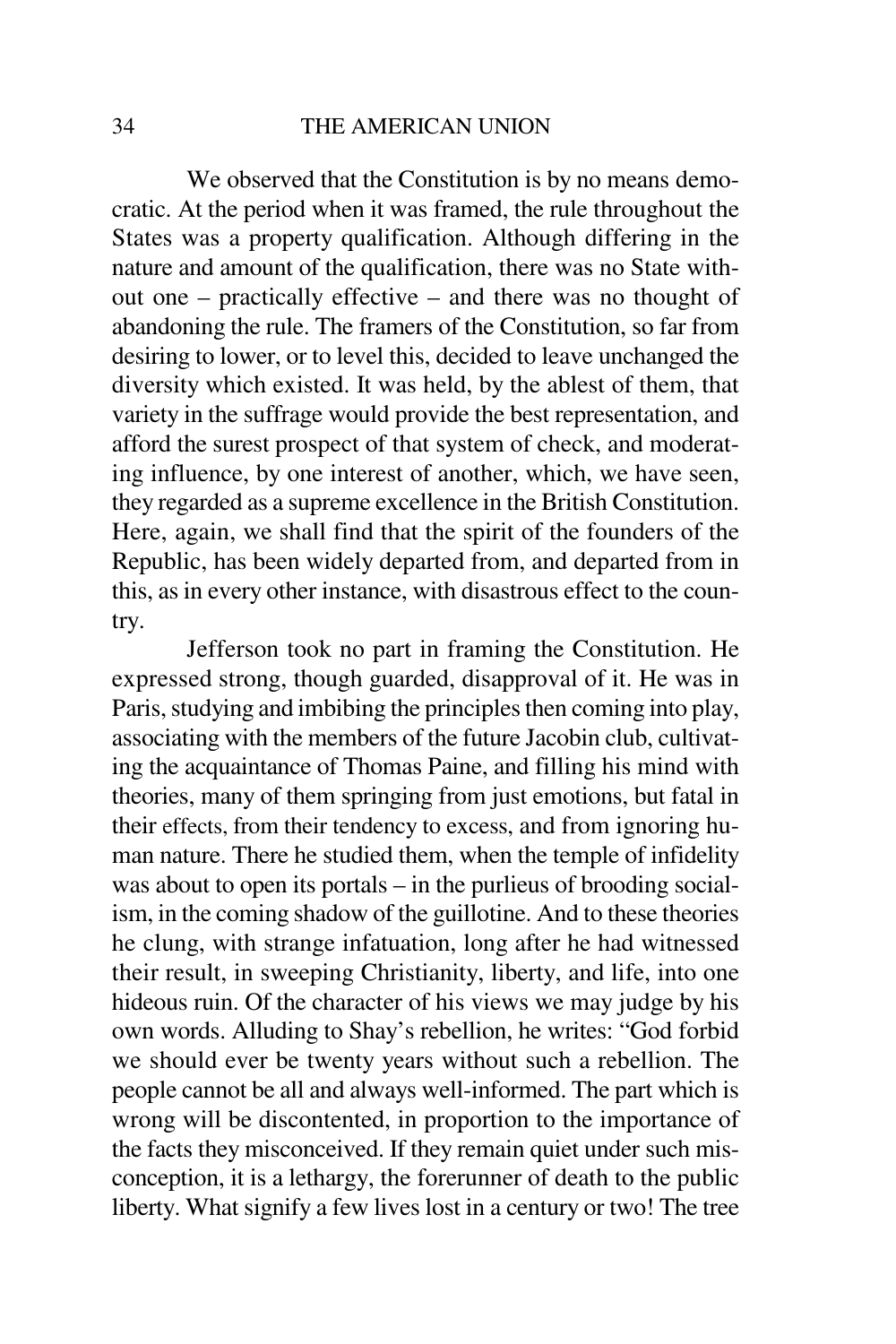of liberty must be refreshed from time to time with the blood ofpatriots and tyrants. It is its natural manure."

 The early spirit of temperate republicanism, (that of the Fathers of the country,) which guided its councils during the terms of Washington and Adams, as Presidents, was followed and subverted by this spirit of extreme democracy, imported from France. Jefferson, and not Washington, has been the guide of the country for the last fifty years. One of the many results of this change which we shall meet with, has been the virtual abandonment of all qualifications, and the adoption of universal suffrage. The effect of this has been greatly aggravated by the large proportion of foreigners thus placed in the command of political power, without either training or association to fit them for it. To so great an extent, indeed, has this proceeded, that in many districts, and amongst them may be classed the virtual metropolis of the country, New York, the decisive political power is in the hands of those of foreign birth. On this subject of the suffrage,Chancellor Kent, one of the highest of American authorities, remarks in his *Commentaries*: "The progress and impulse of popular opinion is rapidly destroying every constitutional check, every conservative element, intended by the sages who framed the earliest American Constitutions, as safeguards against the abuses ofpopular suffrage."

 Thus the unqualified suffrage, which has been regarded by some in this country, as an American institution, is really a foreign abuse, unknown to its Constitution, opposed to the spirit of its greatest patriots, and deplored by the ablest of its jurists. In another passage, bearing on similar subjects, Chancellor Kent observes: "Such a rapid course of destruction of the former constitutional checks, is matter for grave reflection; and to counteract the dangerous tendency of such combined forces as universalsuffrage, frequent elections, all offices for short periods, all officers elective, and an unchecked press, and to prevent them from racking and destroying our political machines, the people must have a larger share than usual, of that wisdom which is first pure,then peaceable, gentle, and easy to be entreated." As no one can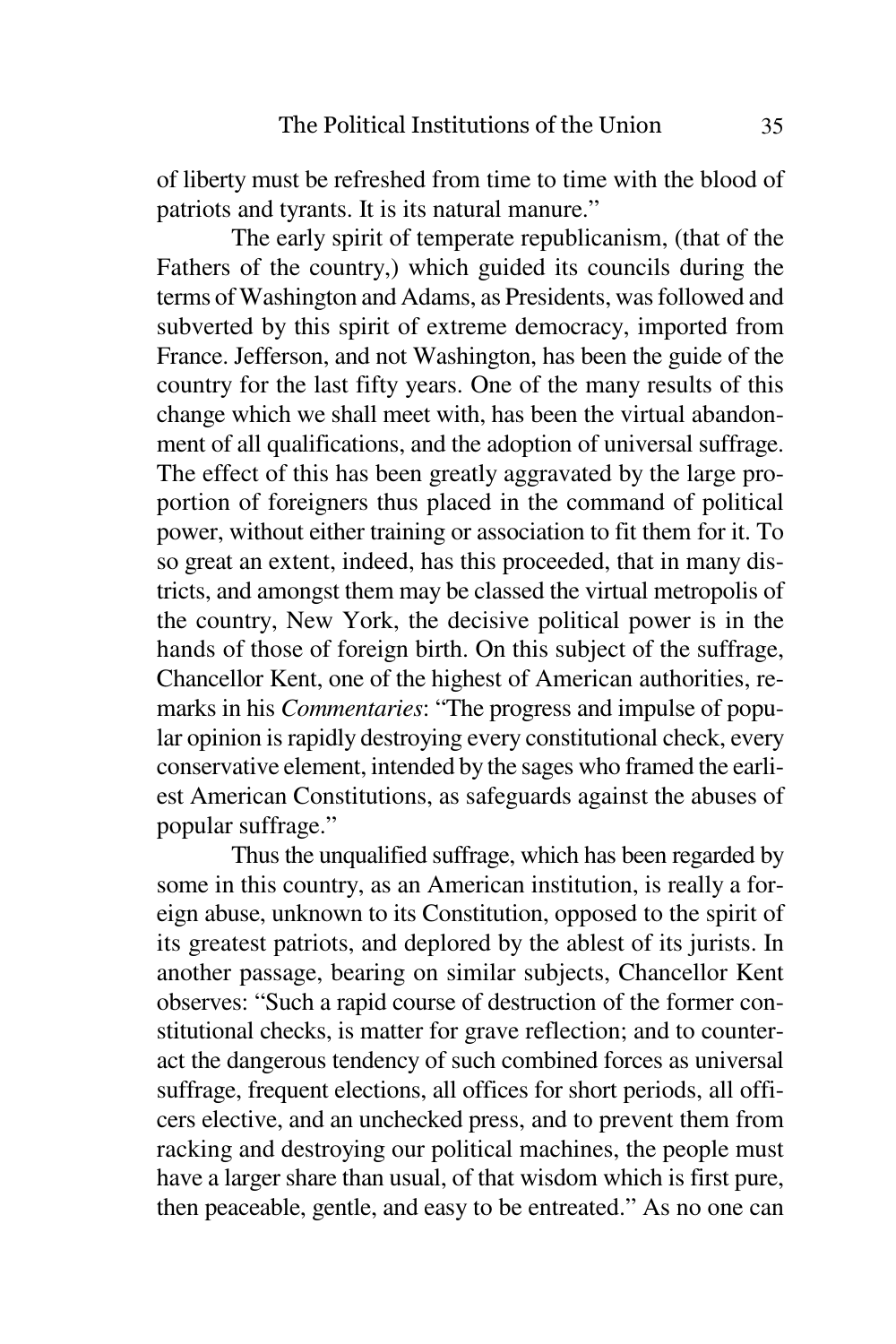imagine that these are attributes of American character at the present day, it would seem to follow, that they have really been"racking and destroying" the political machine.

 We have seen that under the system in force, ability is excluded from the highest office in the State; there is another cause which very largely excludes it from the legislative chambers. The ministers are not permitted to take part in the proceedings of Congress. To judge of the effects of this, we have only to imagine the result of excluding the whole of the ministry from the House of Commons. The men who, of all others, have access to the sources of information, who are thoroughly conversant with details, and who possess the requisite experience and ability to guide the debates of the assembly – these men are not to come within its walls. And this deprivation of ability is a small evil when compared with others that result. Who can put a question to a minister, who is never there to be questioned? There is a complete absence of that sharp and effective responsibility to the people, through their representatives, which we should hardly like to exchange for a system of secret management of the House by parties who can never be seen, face to face. Thus no minister can introduce and explain his own measure; he must do so secondhand. He cannot be made to avow his own opinions – no respon sibility can be fixed upon him. He must work the business of the government, through private arrangements with members of the House, and use patronage to supply the place of ability or knowledge. We have some impatience of the very idea of what is called "back-stairs" influence, and what shall we say to a system, in which the whole business of the government is conducted on the back-stairs principle, and where, indeed, there can be no other? We should expect to see in the result precisely that political corruption which all parties in the United States admit to exist there.

And not only is this the system of government which prevails there, but the ministry, thus connected with the representatives of the people, through the influence of office alone, can retain their power, so long as they agree with the President forthe four years of his tenure of office. They can do so against the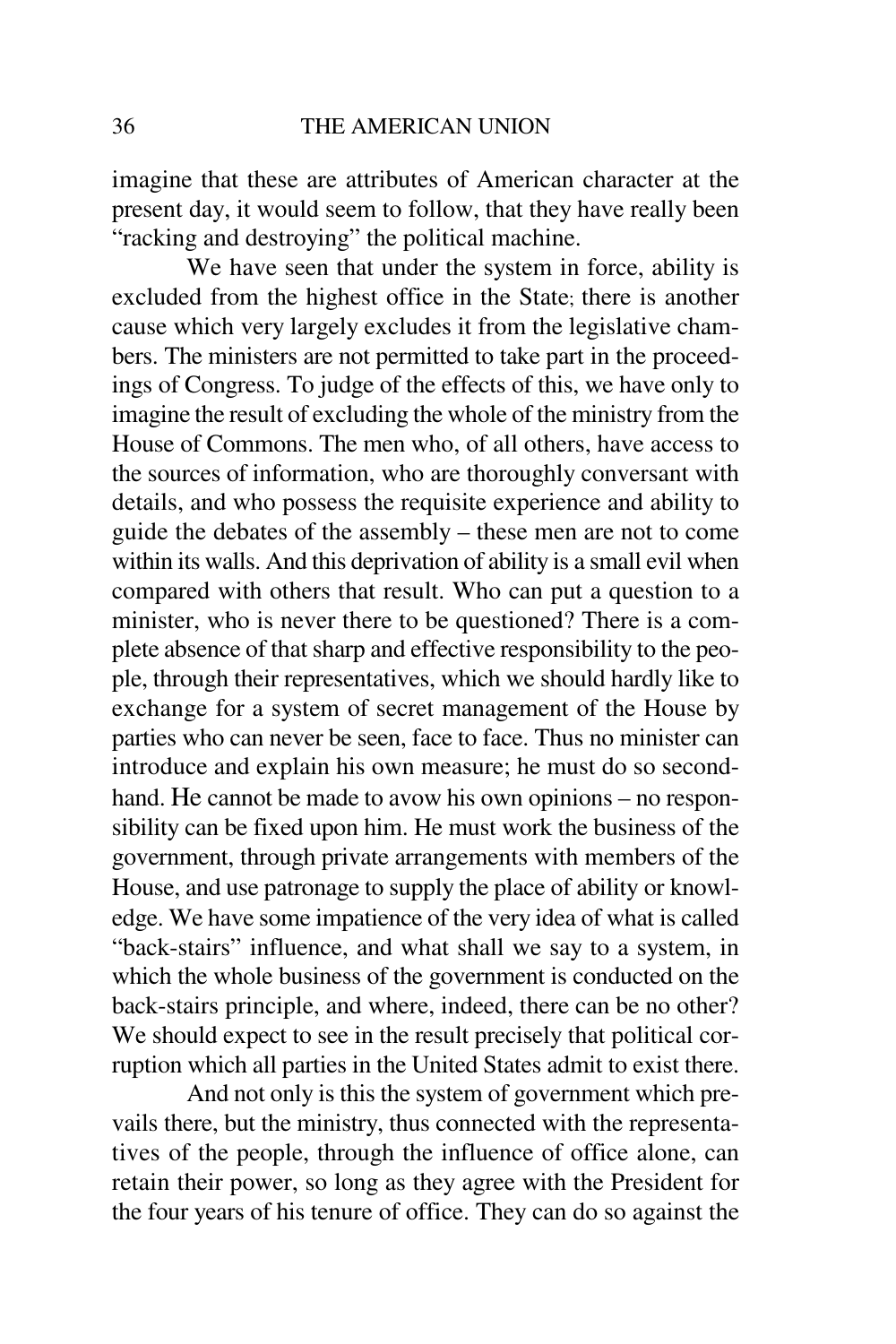will of the whole people, and of both Houses of Congress. It is quite true they require money; this must be voted; and this necessity would appear to give an effectual, controlling power. But in practice it has no such result: so great is the secret influence of the Government in the House, that although it has sometimes occurred that the ministry have been in opposition to a majority of the House, we cannot find that they have ever yet failed to obtain the money votes required. It would convey a less unsatisfactory impression of the system if they had failed. As yet this has not occurred, and there is no such thing really known to the American system, as ministerial responsibility to the people.Whilst with us, the people possess through their representatives, an ever-vigilant power over the government, which they can put into operation on any night of debate, and do constantly exercise – there is in America, no more real practical power over the ministry than there is real choice in the election of President. It would seem as if we, ourselves, were in the use and enjoyment of republican institutions, whilst the people of the United States contentthemselves with the theory, and profession, and sound of them.

 Reviewing the preceding facts, we certainly find much that is at variance with our most cherished ideas of constitutional government. Either, after five hundred years' experience, we are ignorant of what representative institutions ought to be, or else these stand in need of very radical reform. They explain, what else would be incomprehensible, such a course of legislation as we have witnessed during the present crisis, when, if ever, the calm wisdom of a senate was required. We see the true spirit of the Constitution, lost or perverted, – the nominal power of the people, really in the hands of trading politicians, – the electoral college, whose office is selection, deprived of the function of choice, – the ruler of the State so appointed, as to bar out experience and talent, – legislation converted into a livelihood, and parliamentary corruption organized into a profession, – two armies of place-holders, one besieging, and the other besieged, – ministerial ability and knowledge excluded from parliamentary discussion, and ministerial responsibility exchanged for government in-